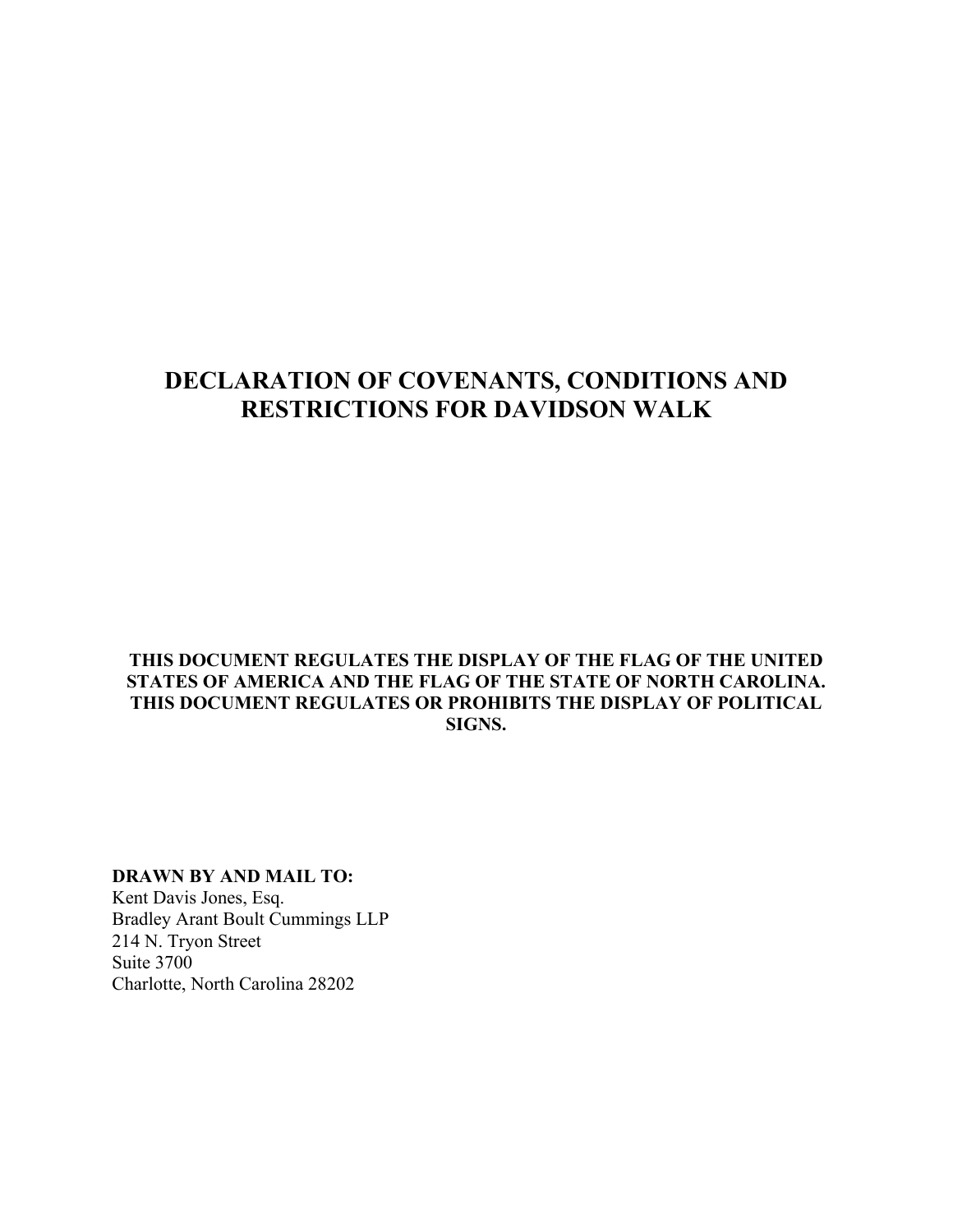#### **DECLARATION OF COVENANTS CONDITIONS AND RESTRICTIONS FOR DAVIDSON WALK**

This DECLARATION OF COVENANTS, CONDITIONS AND RESTRICTIONS FOR DAVIDSON WALK (this "Declaration") is made this day of June, 2022 by HC DAVIDSON BAY, LLC, a North Carolina limited liability company and HC DAVDISON WALK, LLC, a North Carolina limited liability company (together with their successors and assigns, "Declarants"). Each capitalized term used in this Declaration shall have the meaning for such term defined herein unless otherwise required by context.

#### WITNESSETH:

WHEREAS, Declarants are the owners of the property described in Exhibit A attached hereto and made a part hereof, which property, together with such Additional Property as shall have been from time to time brought under the scheme of this Declaration by Supplemental Declaration filed in the Registry (collectively, the "Property"), has been or will be developed into building lots and related amenities for use as a community of townhome lots, upon which townhome units will be constructed (each a "Townhome" and collectively "Townhomes"), said community to be known as Davidson Walk (provided, however, Declarants reserve the right to change said name as to all or any portion of the Property at any time and from time to time); and

WHEREAS, Declarants desire to insure the attractiveness of the Lots and community facilities within the Property and to prevent any future impairment thereof, to prevent nuisances, to preserve, protect, and enhance the values and amenities of the Property, and to provide for the maintenance and upkeep of the Common Areas, the Located Easements, and other community facilities and utilities within the Property; and, in order to accomplish these objectives, Declarant deems it advisable to subject the Property to the covenants, conditions, restrictions, easements, charges, and liens hereinafter set forth; and

WHEREAS, Declarants deem it desirable, in order to insure the efficient preservation, protection, and enhancement of the values and amenities of the Property and the residents' enjoyment of the specific rights, privileges, and easements in the Common Areas, the Located Easements, and the other community facilities and utilities within the Property, that an organization be created to which will be delegated and assigned the powers of maintaining the Common Areas, the Located Easements, and the other community facilities and utilities within the Property, administering and enforcing this Declaration, and collecting and disbursing the assessments and charges hereinafter imposed; and

WHEREAS, Declarants have caused or will cause to be created for the purposes aforesaid, a North Carolina non-profit corporation under the name and style of Davidson Walk Townhome Association, Inc. ("Association").

NOW, THEREFORE, the Declarants declare that the Property is and shall be owned, held, leased, transferred, sold, mortgaged, conveyed and occupied subject to the following covenants, conditions, restrictions, easements, charges, and liens, which shall run with the title to Property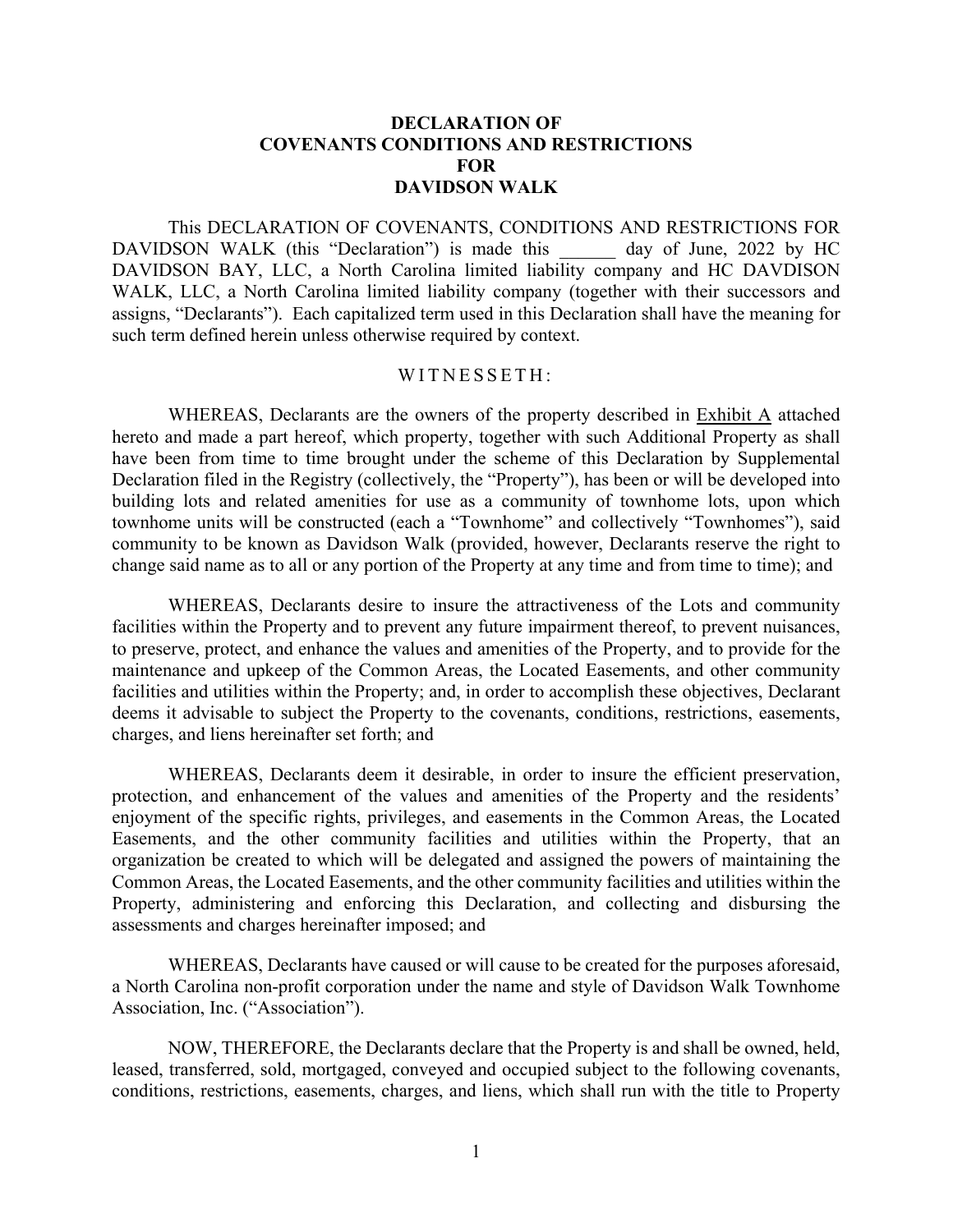and be binding upon and inure to the benefit of all Owners thereof and their heirs, personal representatives, successors, and assigns.

### **ARTICLE 1 DEFINITIONS**

Without limitation of other capitalized terms defined herein, certain of the capitalized terms used in this Declaration are defined in and shall have the meanings given them in this Article 1.

**Section 1.1**. "Act" shall mean the North Carolina Planned Community Act, Chapter 47F of the North Carolina General Statutes.

**Section 1.2.** "Additional Property" shall mean the property described on Exhibit B attached hereto, all of any portion of which may from time to time be made subject to the Declaration pursuant to Article 2 hereof and which, when so subjected, shall become a part of the Property.

**Section 1.3.** "Annual Assessment" shall have the meaning set forth in Article 7, Section 7.3.

**Section 1.4.** "Assessment Year" shall mean such one year period as shall be specified by the Board in its discretion.

**Section 1.5.** "Association" shall mean Davidson Walk Townhome Association, Inc., a North Carolina non-profit corporation.

**Section 1.6.** "Authority" over any parcel of property shall mean a right of ownership or control (whether in whole or in part) over such parcel of property.

**Section 1.7.** "Board" shall mean the Board of Directors of the Association. Notwithstanding anything to the contrary set forth in this Declaration or the Charter Documents, so long as Declarant owns any portion of the Property, Declarant shall have the right at any time and from time to time to appoint and remove any and all members of the Board.

**Section 1.8.** "Charter Documents" shall mean the Articles of Incorporation and Bylaws of the Association, as applicable, as the same may be amended.

**Section 1.9.** "Common Areas" shall mean all portions of the Property which are deeded to the Association for the common use and enjoyment of all Members or owned by Declarant and designated for the common use and enjoyment of the Association and its Members, and all improvements and facilities constructed thereon for such purposes, including, but not limited to (without any obligation by Declarant to construct or install the same), any signage, irrigation, drainage facilities, sidewalks, entrance monuments, landscaped areas, lighting, green or natural area, private drives and other amenities constructed on portions of Common Areas on the Property.

**Section 1.10.** "Declarants" shall mean HC Davidson Bay, LLC, and HC Davidson Walk, LLC, their successors and assigns.

Section 1.11. "General Utility Easements" shall have the meaning set forth in Section 4.1 of this Declaration.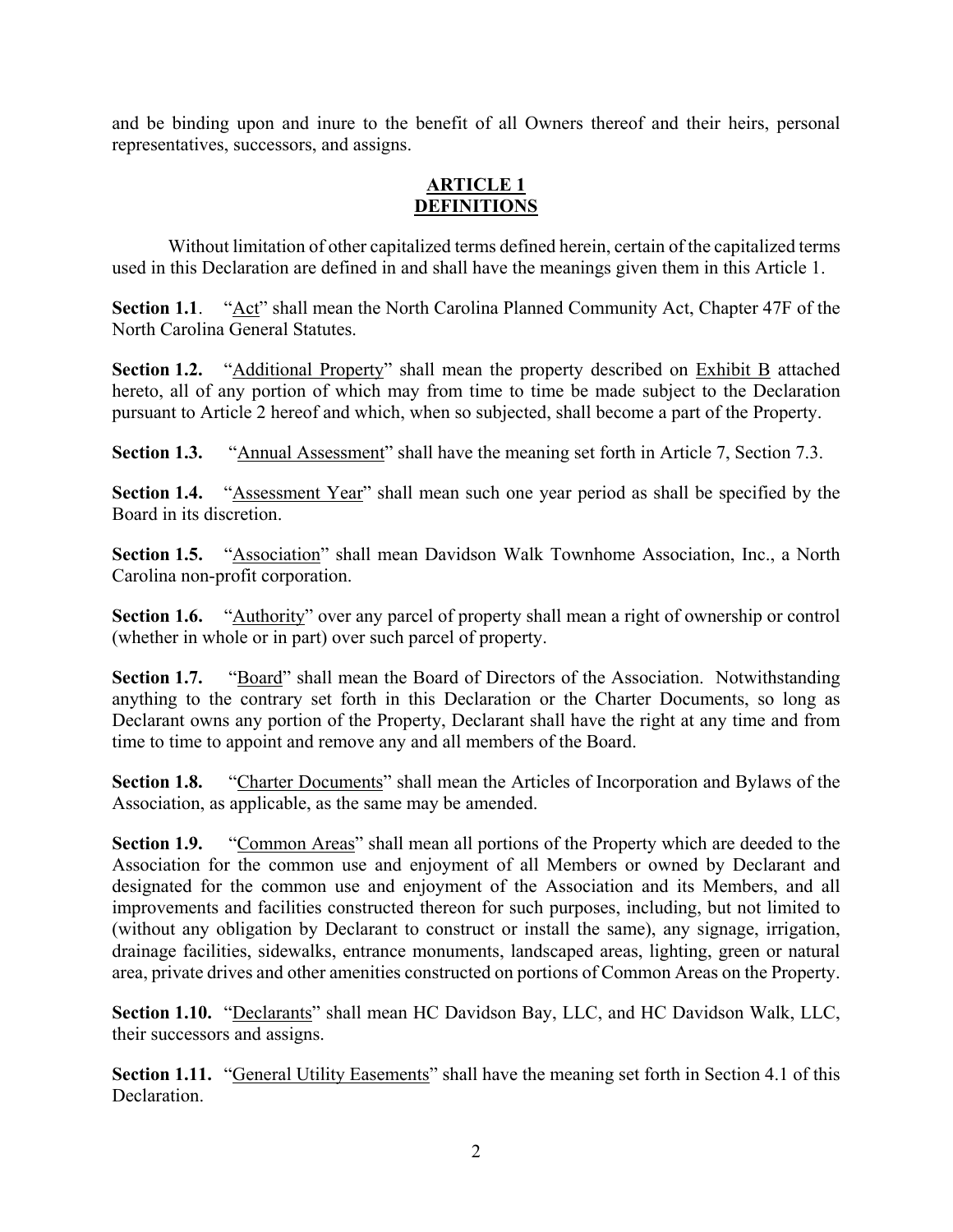**Section 1.12.** "Improvement" shall mean any structure and all appurtenances thereto of every type and kind, including but not limited to: buildings, outbuildings, patios, tennis courts, garages, doghouses, swimming pools, basketball goals, mailboxes, aerials, roads, driveways, parking areas, fences, walls, retaining walls, stairs, decks, landscaping, plantings, planted trees and shrubs, ponds, lakes, changes in grade or slope, site preparation, poles, signs, exterior air conditioning, external facilities used in connection with utilities (including water, sewer, gas, electric, telephone, regular, cable or satellite television or computer service), exterior illumination, front doors, window blinds, changes in any exterior color, and any new exterior construction or exterior improvement not included in any of the foregoing. The definition of Improvement includes both original Improvements and all later changes and/or repairs to Improvements, except that it does not include replacement of trees or shrubs with those of the same or similar species or replacement or repair of Improvements previously approved by the Architectural Control Committee provided such replacement or repair does not change any exterior color, material, design or appearance from that previously approved by the Architectural Control Committee.

**Section 1.13.** "Individual Assessments" shall have the meaning set forth in Article 7, Section 7.5.

**Section 1.14.** "Located Easements" shall have the meaning set forth in Article 4, Section 4.1.

**Section 1.15.** "Lot" shall mean a portion of the Property which has been included as a numbered or lettered plot of land on a Plat.

**Section 1.16.** "Member" shall have the meaning set forth in Article 5, Section 5.1.

**Section 1.17.** "Owner" shall mean the record owner, whether one or more persons or entities, of fee simple title to any Lot, but excluding those having such interest merely as security for the performance of an obligation.

**Section 1.18.** "Person" shall mean any individual, corporation, partnership, association, trust, or other legal entity.

**Section 1.19.** "Plats" shall mean such plats of all or any portion of the Property as shall have been from time to time recorded in the Registry (each a "Plat").

**Section 1.20.** "Property" shall mean the property described in Exhibit A hereto, together with such Additional Property as shall have been from time to time brought under the scheme of this Declaration by Supplemental Declaration filed in the Registry.

**Section 1.21.** "Registry" shall mean the office of the Register of Deeds for Mecklenburg County, North Carolina.

**Section 1.22.** "Special Assessments" shall have the meaning set forth in Article 7, Section 7.4.

**Section 1.23.** "Supplemental Declaration" shall mean a Supplemental Declaration of Covenants, Conditions and Restrictions filed in the Registry pursuant to Article 2, Section 2.2.

**Section 1.24.** "Townhome" shall mean one individual dwelling located on a Lot.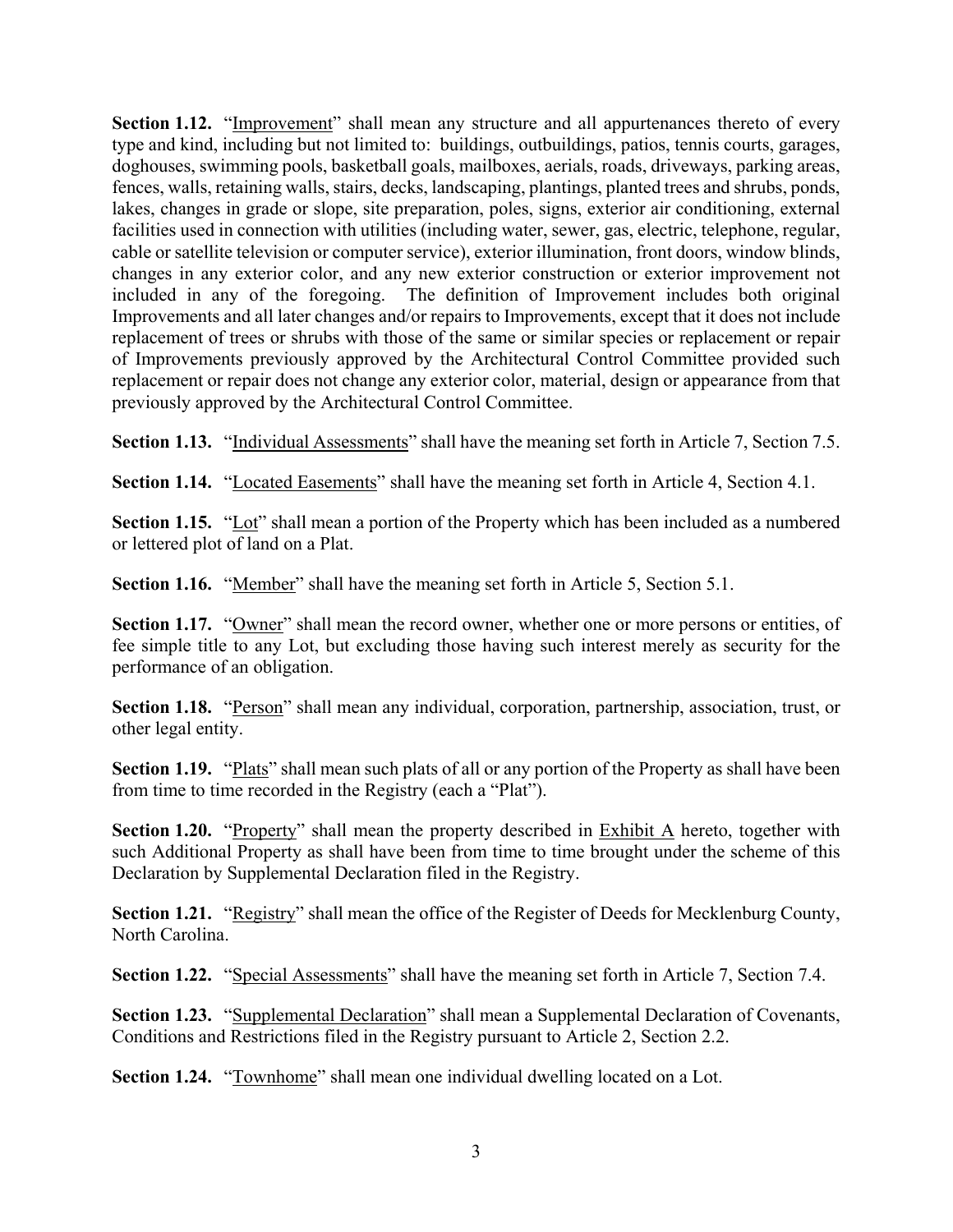**Section 1.25.** "Working Capital Contributions" shall have the meaning set forth in Article 7, Section 7.13.

### **ARTICLE 2 PROPERTY**

**Section 2.1. Property Subject to Declaration.** The Property shall be owned, held, leased, transferred, sold, mortgaged, conveyed and occupied subject to this Declaration.

**Section 2.2. Scope of Additional Coverage**. Declarants shall have the right, at its election without the consent of any Owner, to bring within the scheme of this Declaration and subject to the jurisdiction of the Association any portion of the Additional Property which Declarants shall elect, by filing a Supplemental Declaration in the Registry. At such time as any Additional Property is brought within the scheme of this Declaration set forth above, it shall be part of the Property.

**Section 2.3. Additional Declaration Documents.** Declarants may supplement the provisions of this Declaration, whether with regard to the entire Property or any portion thereof, including any modifications as may be necessary to reflect the different character of any portion of the Property, provided the same are not inconsistent with the plan and spirit hereof. So long as Declarants own any part of the Property, Declarants prior written consent shall be required for any Person to supplement the provisions of this Declaration in regard to any portion of the Property.

# **ARTICLE 3 RIGHTS IN COMMON AREAS**

**Section 3.1. Owner's Easements of Enjoyment**. Subject to the provisions of Section 3.5 of this Article and other provisions of this Declaration, each Owner shall have a right and easement of use and enjoyment in and to the Common Areas, and such easements shall be appurtenant to and shall pass with the title to such Owner's Lot; provided, however, that such easements shall not give such Owner the right to make alterations, additions, or improvements to any part of any Common Area.

**Section 3.2. Delegation of Use**. The rights and easements of use and enjoyment granted to each Owner in Section 3.1 of this Article may be exercised by the members of the Owner's family who occupy the Owner's Lot, and may be delegated by the Owner to such Owner's tenants who occupy said Lot as their principal residence.

# **Section 3.3. Title to the Common Areas**.

(a) Declarants shall convey to the Association (by special warranty deed) fee simple title to the Common Areas, free and clear of all encumbrances and liens other than the lien of current taxes and assessments not in default, restrictive covenants and utility easements, and any other title exceptions of record. Common Areas may be conveyed by Declarants to the Association in whole or in part from time to time.

(b) While it is anticipated that the Common Areas shall be limited to those properties specifically set forth on the Plats, nothing contained herein shall prevent the Declarants, by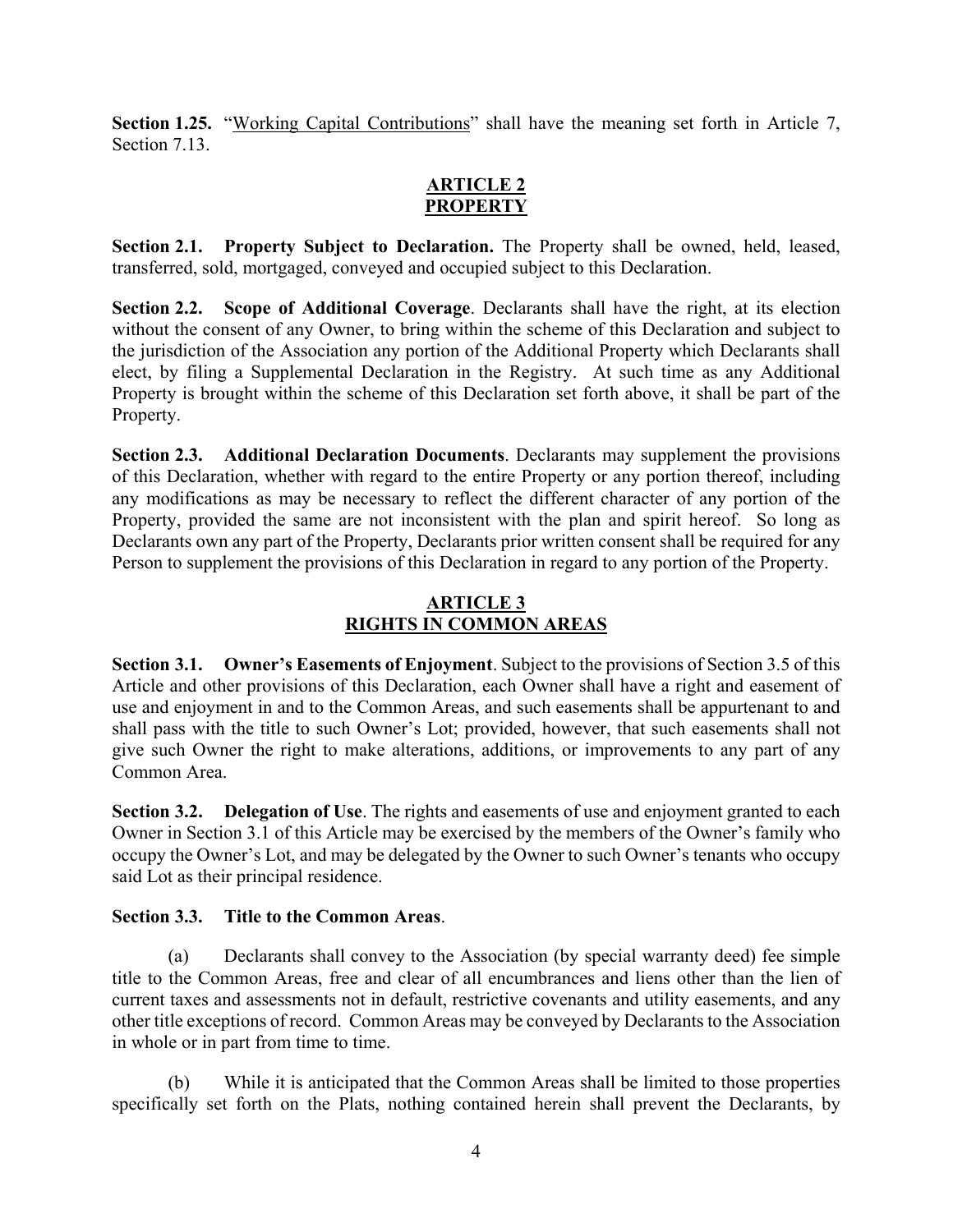Supplemental Declaration or otherwise, to create, and to convey to the Association, any Common Areas.

**Section 3.4. Control of Common Areas**. Subject to other provisions in this Declaration, the Association shall have sole and exclusive Authority over the usage of and guidelines applicable to the Common Areas.

**Section 3.5. Extent of Owner's Easement**. The rights and easements of use and enjoyment created in this Article shall be subject to the following:

(a) The right of the Association to prescribe regulations governing the use, operation, and maintenance of the Common Areas (including limiting the number of guests of Owners who may use such Common Areas) subject to limitations established by the Declarants or the Association, as applicable, on such right to impose regulations.

(b) Subject to affirmative vote of eighty percent (80%) of the votes of the Class A Members and the vote of the Class B Member (for so long as Class B Membership exists), the right of the Association to borrow money for the purpose of improving the Common Areas and in aid thereof to mortgage such Common Areas; provided that the rights of such mortgagee in the Common Areas shall be subordinate to the rights of the Owners hereunder.

(c) The right of the Association to take such steps as are reasonably necessary to protect the Common Areas against foreclosure.

(d) Subject to the affirmative vote of eighty percent (80%) of the votes of the Class A Members and the vote of the Class B Member (for so long as Class B Membership exists), the right of the Association to dedicate or transfer all or any part of the Common Areas, subject to the provisions of Section 47F-3-112 of the Act; provided that this paragraph shall not preclude the Association from either granting easements for the installation and maintenance of electrical, telephone, cablevision, water and sewerage, utilities and drainage facilities upon, over, under and across the Common Areas without the assent of the Members when such easements are requisite for the convenient use and enjoyment of the Property, as determined by the Board in its sole discretion or the reconfiguration of Lots and Common Areas by Declarants.

(e) The right of the Association to grant easements, leases and licenses through or over the Common Areas.

(f) The rights of the Association and Declarants to use the easements for ingress and egress over, in, to and throughout the Common Areas.

(g) The right of Declarants, its successors and assigns to make any improvements for any reason, they deem proper upon the Common Areas, even after their conveyance to the Association. Declarants hereby reserves an easement over the Common Areas for the purpose of development of the remainder of the Property or Additional Property owned by Declarants. Although not limited in scope of this easement, this easement shall include the right of access at all times for Declarants' employees, agents, subcontractors, invitees, etc., over the Common Areas and shall include the right to construct, maintain and dedicate any additional utility easements, drainage easements or any additional sanitary sewer or water line easements across any of the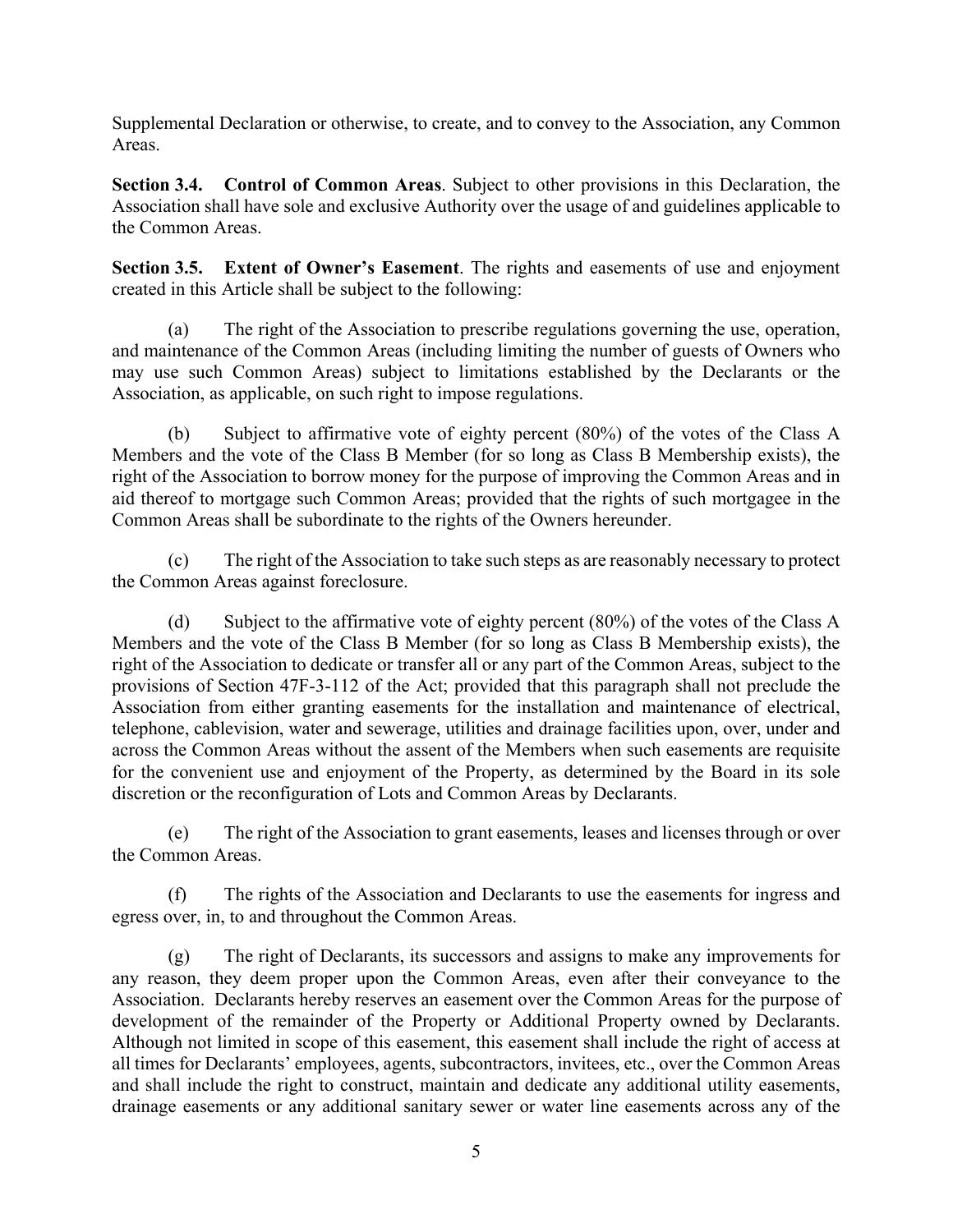Common Areas. This Easement shall terminate upon the completion of the development of South Point or ten (10) years from the date hereof, whichever occurs first.

### **ARTICLE 4 EASEMENTS**

**Section 4.1. Located Easements**. An easement on each Lot is hereby reserved by the Declarants along, over, under, and upon a strip of land five (5) feet in width parallel and contiguous to the front and rear Lot lines of each Lot, (collectively, the "General Utility Easements"). The purpose(s) of the General Utility Easements shall be to provide for installation, maintenance, construction, and operation of drainage facilities and utility service lines to, from, or for each of the Lots. In addition, the Declarant has reserved (and may hereafter reserve) the following other easements (which, together with the General Utility Easements are collectively sometimes referred to herein as the "Located Easements"), which Located Easements are reserved by Declarants for itself, its successors and assigns, over, under, and across the Property, and which Declarants may modify or extinguish when in its sole discretion adequate easements are otherwise available:

(a) Landscape easements, consisting of: (i) those areas shown on the Plats as easements dedicated for the installation, maintenance, repair, and removal of landscaping amenities, including, but not limited to, monumentation, signage and sitework; (ii) street medians, shoulder, and boulevard areas within street rights of way;

(b) Specific utility easements, consisting of those areas shown on the Plats as easements dedicated for the installation, maintenance, repair, and removal of public and private utilities, including without limitation gas, electric, telephone, cable, sewer, and water;

(c) Irrigation easements, consisting of those areas shown on the Plats as easements dedicated for the installation, maintenance, repair, and removal of irrigation facilities; and

(d) Drainage easements, consisting of those areas shown on the Plats as easements dedicated for the installation, maintenance, repair, and removal of drainage facilities.

(e) Construction easements, consisting of those areas over the Lots and adjoining Common Areas as easements for purposes reasonably related to the installation of streets and construction of Townhomes on the Lots. Declarants and their contractors shall have full rights of ingress and egress to and through, over, and about the Lots and adjoining Common Areas during such period of time that Declarants are engaged in any construction or improvement work on or with the Property and shall further have an easement for the purpose of storing the materials, vehicles, tools, equipment, etc., which are being utilized in such construction. No Owner or his/her guests or invitees, shall in any way interfere or hamper Declarants or their employees or contractors in the exercise of these rights and easements.

(f) Repair and maintenance easements are reserved for the benefit of Declarants and the Association over, under, and through that portion of each Lot upon which is located any wall or any portion thereof for the construction, replacement, maintenance, and continued location of such wall, together with a general right of ingress, egress, and regress over and upon each Lot for the purpose of accessing such construction and location easement. Easements are reserved for the benefit of Declarants and the Association over, under, and through each Lot in order to perform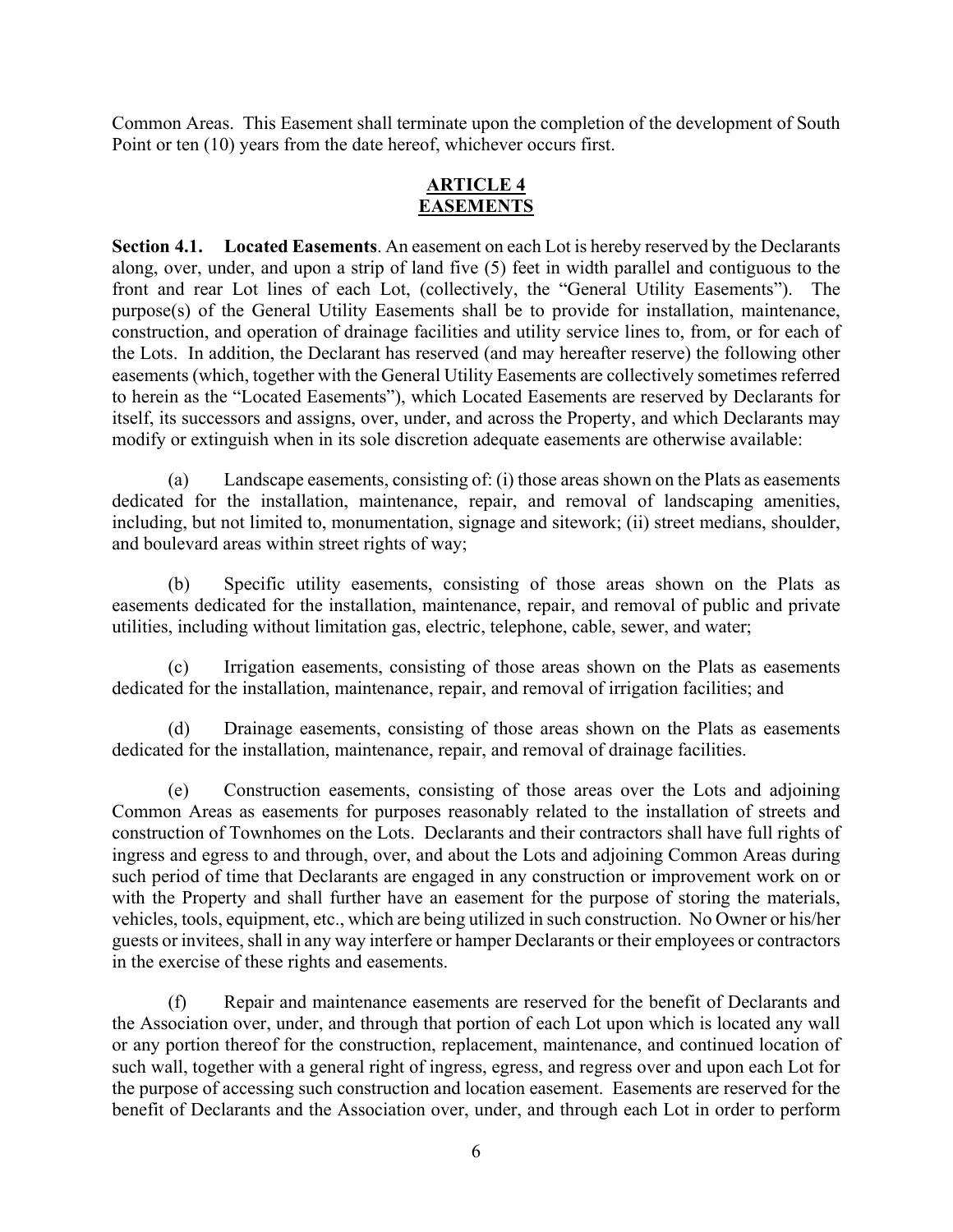any maintenance, alteration, or repair required or permitted herein to be performed by the Declarants or the Association, including, without limitation, the matters set forth in Sections 6.1(a), 6.1(b) and 6.1(c) of this Declaration (and the Owner of each Lot shall permit the Declarant and the Association and any representative of either to enter for such purposes at reasonable times and with reasonable advance notice), and for immediate entry onto each Lot in the case of any emergency threatening such Lot or any other Lot for the purpose of remedying or abating the cause of such emergency. The Declarants or the Association may, without consent or approval of any Owner, grant or convey any of the easement rights hereinabove reserved for the purposes set forth herein to any person, public or private utility or service company or any agent of Declarants or the Association.

(g) Settlement and overhang easements consisting of those areas over the Lots and adjoining Common Areas as easements for building encroachments created by initial construction and by subsequent settling and overhangs. A valid easement for said encroachments and for maintenance of same shall continue so long as said encroachments exist. In the event a Townhome is partially or totally destroyed, and then rebuilt, minor encroachments over parts of the adjoining Lots or Common Area(s) resulting from the reconstruction shall also be permitted and a valid easement for said encroachments and the maintenance thereof shall continue.

**Section 4.2. Rights and Limitations With Regard to Located Easements**. With regard to the Located Easements, the following shall apply:

(a) Since the locations of certain of the Located Easements may not have been finally determined as of the date of recording of this Declaration in the Registry, for a period of ten (10) years after the date of recording of this Declaration in the Registry, Declarants reserve to itself and its successors and assigns, and shall be vested with, the right to establish and adjust the locations of such of the Located Easements as are not finally established as of such date of recording and to record in the Registry on behalf of each and every affected Owner such revisions or supplements to the Plats as may be necessary or desirable to reflect the final locations of the Located Easements.

(b) Within the Located Easements, no structure, planting, or other material shall be placed or permitted to remain which may damage or interfere with the installation or maintenance of utilities, or which may change the direction or flow of drainage channels. Except as otherwise specifically provided in this Declaration and except for maintenance and repairs for which a public authority or public utility shall be responsible, the Located Easements on each Lot and all Improvements therein shall be maintained continuously by the Owner.

(c) It is anticipated that Declarants shall assign to the Association Declarants' rights with respect to the Located Easements.

(d) Declarants shall have the right to assign to any public authority or public utility company, in whole or in part, any easement reserved by Declarants under this Declaration.

**Section 4.3. Easement of Ingress and Egress**. Full rights of ingress and egress are reserved for the benefit of Declarants and the Association for the exercise of the Located Easement rights, as well as the maintenance and repair rights (as set forth in Article 11) in accordance with the provisions hereof for the carrying out by Declarants and/or the Association of the rights, functions,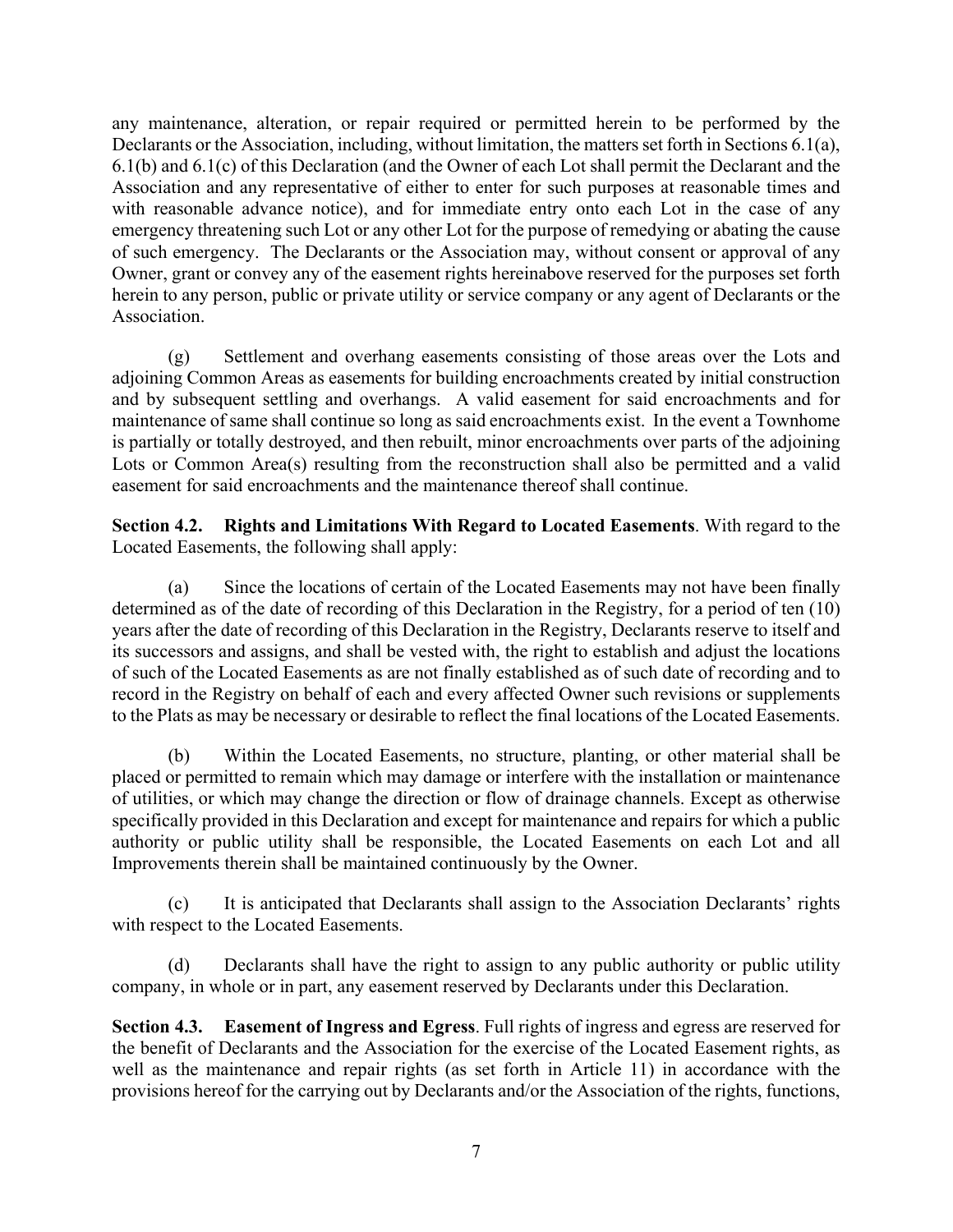duties, and obligations of each hereunder (to the extent applicable); provided, that any such entry by Declarants or the Association upon any Lot shall be made with as minimum inconvenience to the Owner of such Lot as reasonably practical, and any damage caused as a result of the gross negligence of Declarants' or the Association's employees or agents shall be repaired by Declarants or the Association (as the case may be) at the expense of Declarants or the Association (as the case may be).

**Section 4.4. Reservation of Special Declarant Rights**. Declarants hereby reserve all Special Declarant Rights as defined in Section 47F-1-103(28) of the Act, including, but not limited to the following: the right to complete, repair, maintain, replace and operate improvements on the Property; the right to exercise any development rights; the right to maintain sales offices, management offices, models and signs advertising the Property; the right to use easements through the Common Area and through any Lot or Lots for the purpose of making, repairing, maintaining, replacing and operating improvements within the Property; and the right to elect, appoint or remove any officer or board member of the Association during any period of declarant control. These Special Declarant rights shall expire one year after the conveyance of Declarants' last Lot in the Property.

Declarants may transfer and Special Declarant Rights created or reserved hereunder to any person or entity, by an instrument evidencing the transfer duly recorded in the Office of the Register of Deeds for Mecklenburg County. The instrument shall not be effective unless it is executed by the transferor and the transferee. Upon the transfer of any Special Declarant Rights, the liability of the transferor and the transferee shall be as set forth in N.C.G.S. 47C-3-104.

**Section 4.5. Easements for Driveway Encroachments**. Declarants hereby establish an easement for any Lot ("Benefited Lot") whose driveway, as installed by Declarant, encroaches onto the adjoining Lot ("Burdened Lot"). This easement shall be non-exclusive and perpetual and shall allow the portion of the Benefited Lot's encroaching driveway, as installed by Declarants, to remain on the Burdened Lot. This easement is appurtenant to the Benefitted Lot and shall burden and run with the title to the Burdened Lot and shall be binding on all Owners, successors and assigns of the Benefited Lots and Burdened Lots. The foregoing easement shall also apply to any replacement driveway in conformance with the original driveway installed and constructed by Declarants.

**Section 4.6. Master Declaration for Davidson Walk**. Declarants intend to develop property adjacent to the Property for residential condominium units (the "Condominium Development"). Any such condominium units will be subject to a separate instrument governing the Condominium Development. The Property, including each of the Lots, is encumbered by and subject to that certain Master Declaration of Covenants, Conditions, Restrictions and Easements for Davidson Walk recorded in Book at Page in the Registry pursuant to impose certain restrictions, covenants and conditions on the Property and the Condominium Development.

**Section 4.7. Easements for Emergency Access**. Without limiting any rights or obligations of any party under the Declaration, and in addition to all existing easements by virtue thereof , and only to the extent required by the "Emergency Escape and Rescue Opening" within the North Carolina Residential Code and Chapter 2 of the North Carolina Residential Code, Declarants hereby grant, bargain, dedicate and convey to all Owners of the Lots containing or directly abutting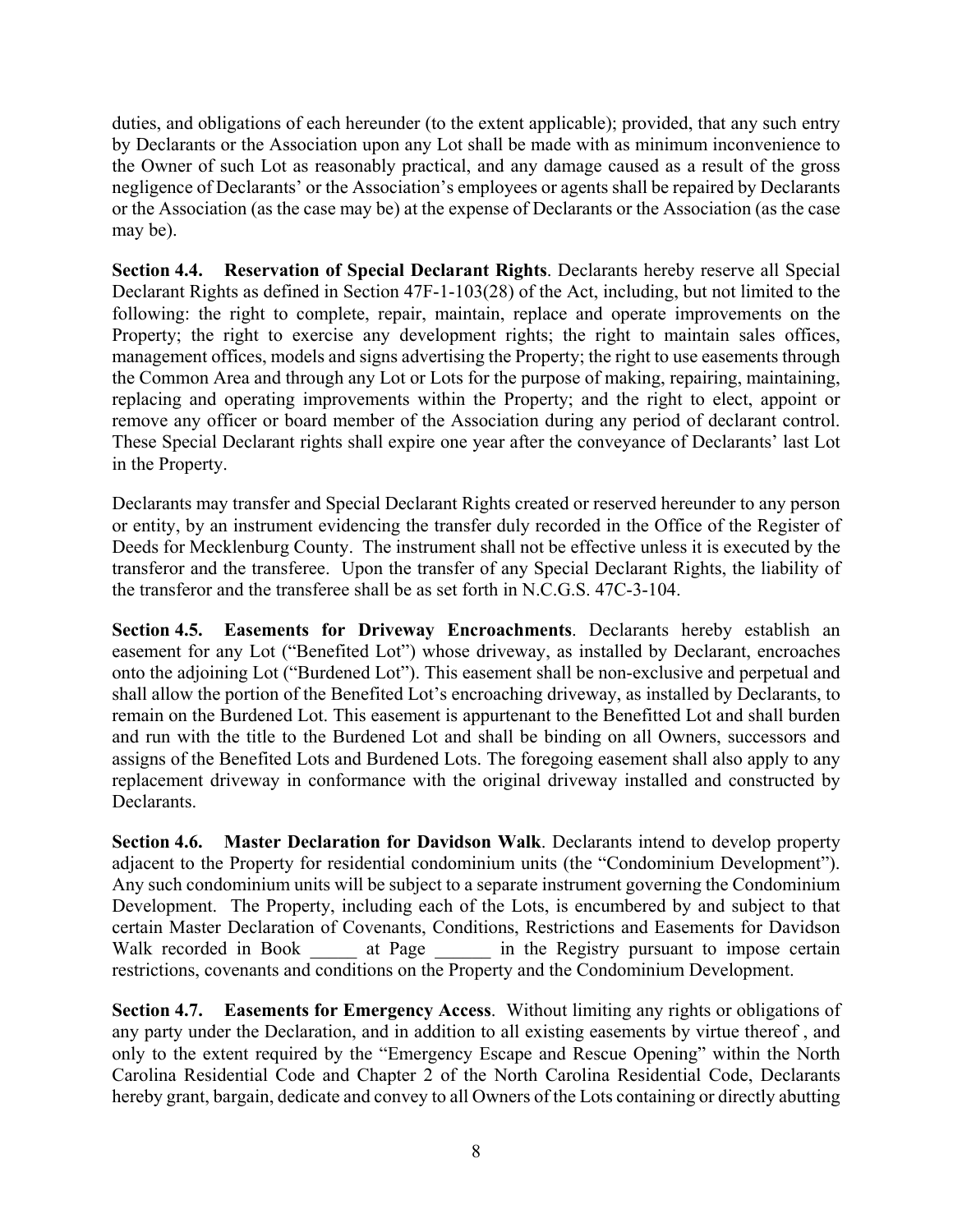the Emergency Easement Areas as shown on the attached Exhibit C, for their mutual benefit, a permanent and perpetual right of way and easement over Emergency Easement Areas for pedestrian and vehicular ingress, egress to access public rights of way from each such Owners Lot in the event of any emergency conditions

### **ARTICLE 5 MEMBERSHIP IN THE ASSOCIATION**

**Section 5.1. Membership in the Association**. Every Owner of a Lot which is subject to assessment shall be a Member of the Association. Membership shall be appurtenant to and may not be separated from ownership of a Lot. The voting rights of the Members shall be appurtenant to the ownership of the Lots. When more than one Person owns an interest (other than a leasehold or security interest) in a Lot, all such Persons shall be Members and the voting rights appurtenant to said Lot shall be exercised as they, among themselves, determine, but in no event shall more than one (1) vote be cast with respect to any Lot owned by a Class A Member.

**Section 5.2. Classes of Members**. The Association shall have two classes of membership:

(a) Class A. Class A Members shall be all Members with the exception of Declarants. Each Class A Member shall be entitled to one vote (1) per Lot owned by such Member.

(b) Class B. The Class B Member shall be the Declarants. The Class B Member shall be entitled to five (5) votes for each Lot owned by it.

Notwithstanding anything contained herein to the contrary, Class B Membership shall cease on the earliest of (a) December 31, 2029, (b) within 120 days after the date on which Declarants no longer own any part of the Property, or (c) the date Declarants shall elect, in its sole discretion, that Class B Membership cease and be converted to Class A Membership (which election may be made upon Declarants giving written notice of the election to the Board).

**Section 5.3. Voting, Quorum, and Notice Requirements**. Except as may be otherwise specifically set forth in this Declaration or in the Charter Documents, the vote of the majority of the aggregate votes entitled to be cast by all classes of the Members present or represented by legitimate proxy at a legally constituted meeting at which a quorum is present shall be the act of the Members meeting. The Charter Documents will set forth (a) the number of votes present that will constitute a quorum at a properly called meeting of Members and (b) the notice requirements for all action to be taken by the Members.

In any instance in this Declaration in which the affirmative vote of a number or percentage of votes of the Association is called for, it shall be interpreted to mean the following: The affirmative vote of that number or percentage of votes of the Association that: (i) are entitled to be cast and (ii) are present or represented by proxy at a Proper Meeting. A "Proper Meeting" shall mean a meeting of the members of the Association: (a) at which a quorum is present and (b) which is duly called and held for the purpose of casting such vote.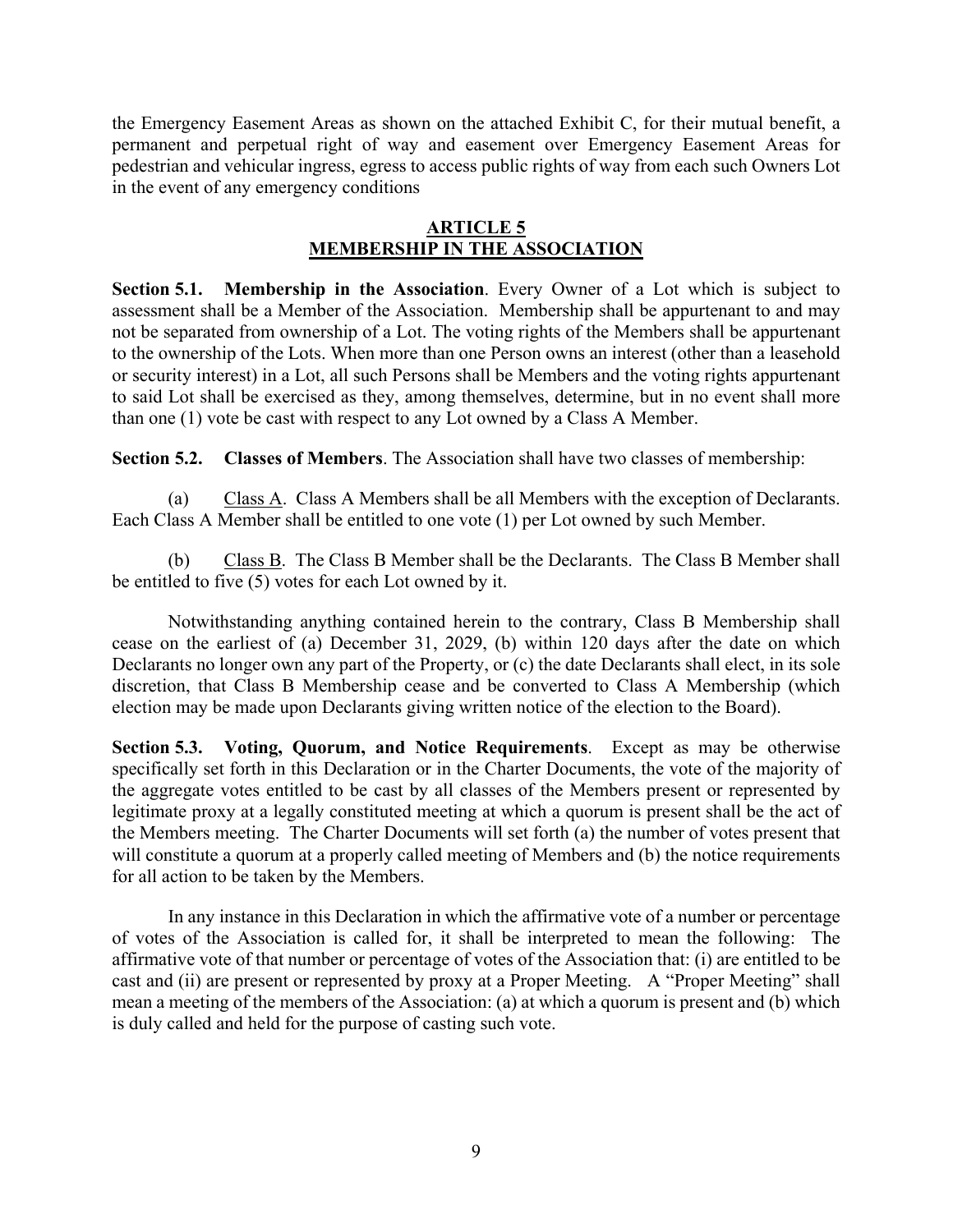### **ARTICLE 6 POWERS RIGHTS AND OBLIGATIONS OF THE ASSOCIATION**

**Section 6.1. Powers and Obligations of the Association**.The Association, for the benefit of the Owners, shall have the following specific powers and rights (without limitation of other powers and rights the Association may have) and obligations:

(a) The power, right, and obligation to improve, maintain, or cause to be maintained the Common Areas and Located Easements (or particular portions thereof or particular improvements therein, as determined from time to time by the Association in its discretion);

(b) The power, right and obligation to periodically paint, stain, repair, replace, and care for all exterior building surfaces (including without limitation: external brick, siding, roof surfaces, roof systems, gutters, and downspouts; but excluding: patios, porches, stoops, entry doors and garage doors and their appurtenant hardware, and all exterior glass including windows and patio doors, all of which shall be maintained, repaired, and replaced by the Owner, with any replacement windows and doors being the same as originally installed); provided, however, the Owner, and not the Association, shall maintain any exterior improvements made by the Owner;

The power, right and obligation to maintain, repair, and replace the landscaping (including irrigation system) in the front and rear yards of the Townhomes on the Lots, including, but not limited to, trees, hedges, shrubs, flowers, ground cover and grass, but excluding any additional landscaping installed by any Owner (any such landscaping being required to be approved in writing by the Architectural Control Committee).

Notwithstanding Subsections (b) and (c) above, if the need of replacement, maintenance, or repair is caused through the willful or negligent act of the Owner, the Owner's family, guest, or invitees, the cost of such replacement, maintenance, or repairs shall be the obligation of that Owner and shall be assessed by Individual Assessment.

(d) The power and right to own the Common Areas and the facilities and improvements thereon;

(e) The power and right to enter into agreements to enable the Association to improve and maintain the Common Areas and Located Easements or portions thereof;

(f) The power and right to make (without being obligated to do so) rules and regulations and establish guidelines for the use and operation of and activities on the Lots and the Common Areas and Located Easements (including, without limitation, guidelines, rules, and regulations related to architectural control), and to amend and enforce them from time to time;

(g) The power and right to enter into agreements or contracts with insurance companies with respect to insurance coverage relating to the Common Areas, Located Easements, and the Association;

(h) The power and right to enter into agreements or contracts with utility companies with respect to utility installation, consumption, and service matters relating to the Common Areas, Located Easements, and the Association;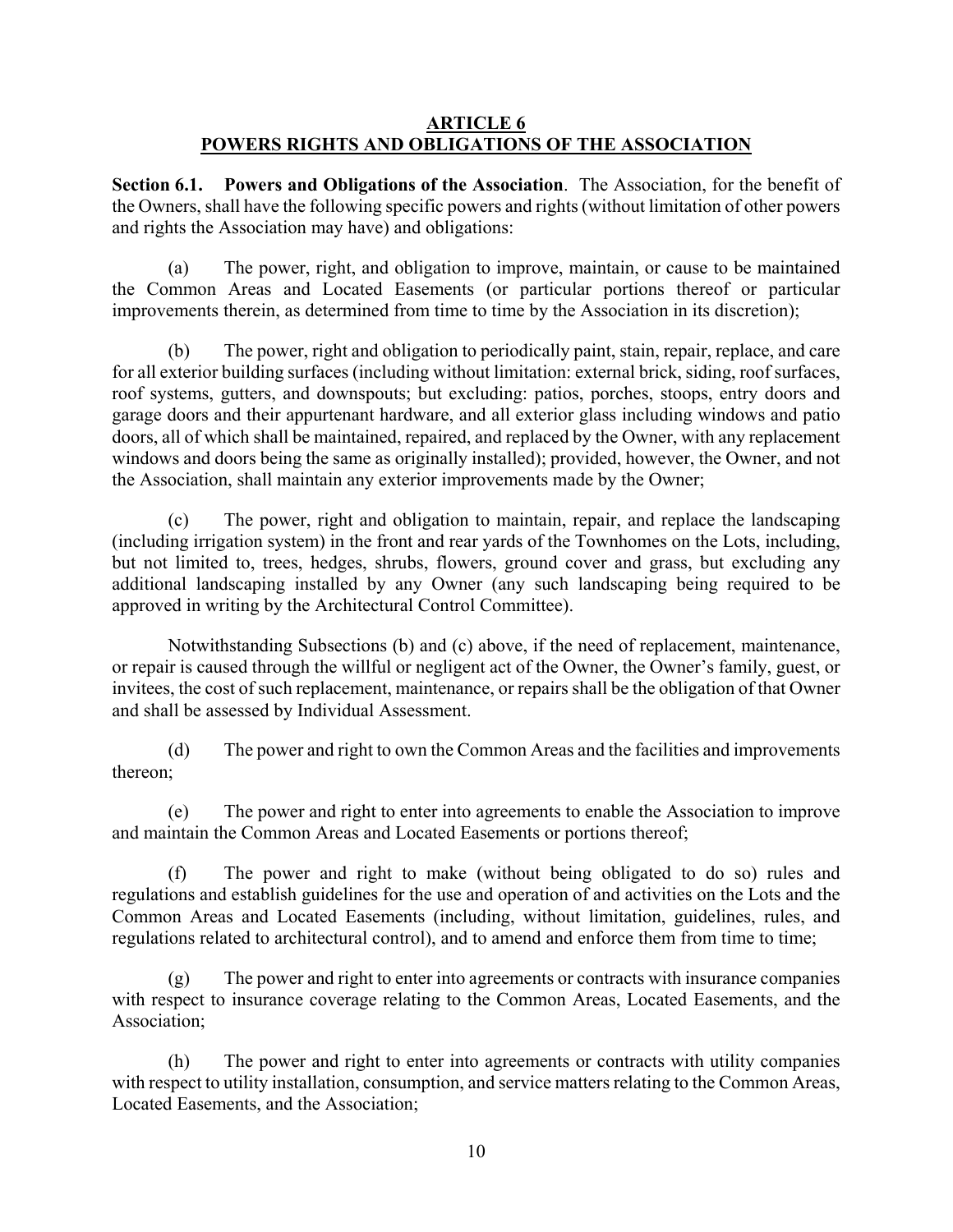(i) The power and right to borrow funds to pay costs of operation of the Association, which borrowings may be secured by assignment or pledge of rights against delinquent Owners or by liens on other Association assets, if the Board sees fit;

(j) The power and right to enter into contracts (specifically including, without limitation, street light leases), maintain one or more bank accounts, and generally to have all the powers necessary or incidental to the operation and management of the Association;

The power and right to sue or defend in any court of law in on behalf of the Association and to provide reserves for repairs and replacements;

(l) The power, right, and obligation to make available to each Member within sixty (60) days after the end of each Assessment Year an annual report of the Association and, upon resolution adopted by the Board or upon the written request of the Class A Members holding at least three-fourths (3/4) of the eligible votes of Class A Members of the Association at such time, to have such report audited (at the expense of the Association) by an independent certified public accountant, which audited report shall be made available to each Member within thirty days after completion;

(m) The power, right, and obligation to adjust the amount, collect, and use any insurance proceeds to repair damage to or replace lost property of the Association; and if proceeds are insufficient to repair damage or replace lost property, to assess the Owners in proportionate amounts to cover the deficiency;

(n) The power and right to exercise all powers, duties, and authority vested in the Association by this Declaration or the Charter Documents and not reserved to the Members or Declarants by other provisions of this Declaration or the Charter Documents;

(o) The power and right to employ a manager or firm to manage the affairs and property of the Association (including, without limitation, collection of assessments provided for in this Declaration and enforcement of the other provisions of this Declaration), to employ independent contractors, or such other employees as the Board may deem necessary, and to prescribe their duties and to set their compensation;

(p) The power and right to retain the services of legal and accounting firms;

(q) The power and right to the extent permitted hereby, to enforce the provisions of this Declaration and any rules made hereunder and to enjoin and, at its discretion, seek damages or other relief for violation of such provisions or rules, and to fine Owners for violations after proper notice and opportunity to be heard as required by the Act;

(r) The power and right to contract with any third party or any Member (including Declarants) for performance, on behalf of the Association, of services which the Association is otherwise required to perform pursuant to the terms hereof, such contracts to be at competitive rates and otherwise upon such terms and conditions and for such consideration as the Board may deem proper, advisable, and in the best interests of the Association;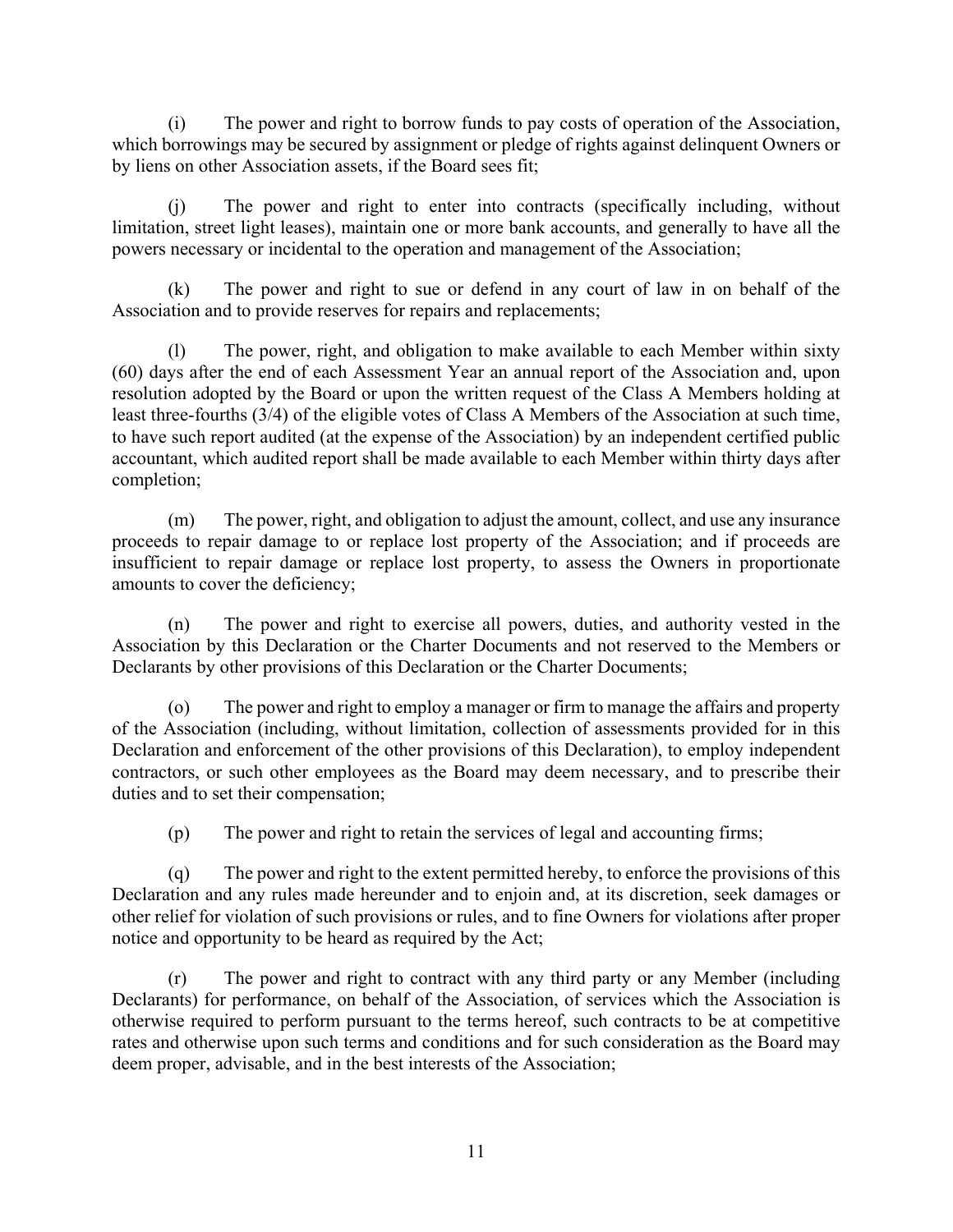(s) The power and right to take any and all other actions and to enter into any and all other agreements as may be necessary or proper for the fulfillment of its rights or obligations hereunder or for the operation or protection of the Association;

(t) The power and right to set the Assessments; and

(u) Anything contained herein to the contrary notwithstanding, except as specifically set forth herein, none of the above-described rights and powers of the Association shall be obligatory on the part of the Association, and the failure or refusal by the Association to implement any such rights and powers shall not constitute a breach or default by the Association or the Board or the officers of the Association of any duties or obligations arising hereunder or otherwise owing to its Members.

**Section 6.2. Liability Limitations**. Neither Declarants, nor any Member, nor the Board, nor any member or manager of Declarants nor any officer or director of the Association shall be liable for: (a) debts contracted for or otherwise incurred by the Association or for a tort of another Member, whether or not such other Member was acting on behalf of the Association or otherwise; (b) any incidental or consequential damages for failure to inspect any premises, improvements, or portions thereof or for failure to repair or maintain the same; or (c) any personal injury or other incidental or consequential damages occasioned by any act or omission in the repair or maintenance of any premises, improvements or portions thereof. The Association shall, to the extent permitted by applicable law, indemnify and defend all members of the Board from and against any and all loss, expense, damage, liability, action, or cause of action relating to the performance by the Board of its duties except for any such loss, expense, damage, liability, action, or cause of action resulting from the gross negligence or willful misconduct of the person to be indemnified.

#### **ARTICLE 7 ASSESSMENTS**

**Section 7.1. Covenant for Assessments**.The Owner of a Lot (except for Declarants), by acceptance of a deed therefor, whether or not it shall be so expressed in such deed, is deemed to covenant and agree to pay to the Association: (a) Annual Assessments; (b) Special Assessments; (c) Individual Assessments; and (d) Working Capital Contributions (collectively "Assessments"). Any such Assessments or charge, together with interest, costs, fines and reasonable attorney's fees shall be a charge on the land and shall be a continuing lien upon the Lot against which each such Assessment or charge is made. Each such Assessment, together with interest, costs, fines and reasonable attorney's fees shall also be the personal obligation of the person who was the Owner of such property at the time when the Assessment or charge fell due.

**Section 7.2. Purposes of Assessments**. The Assessments shall be used to carry out of the rights, powers, and obligations of the Association pursuant to the terms of this Declaration, and to promote the enjoyment and welfare of the Property, including in particular, but without limitation, to (i) maintain and repair the Common Areas and Located Easements; (ii) pay ad valorem taxes, premiums for hazard insurance in connection with the Common Areas and Located Easements, and public liability and other insurance of the Association, including directors and officers liability insurance; (iii) carry out the duties of the Association; (iv) carry out the purposes of the Association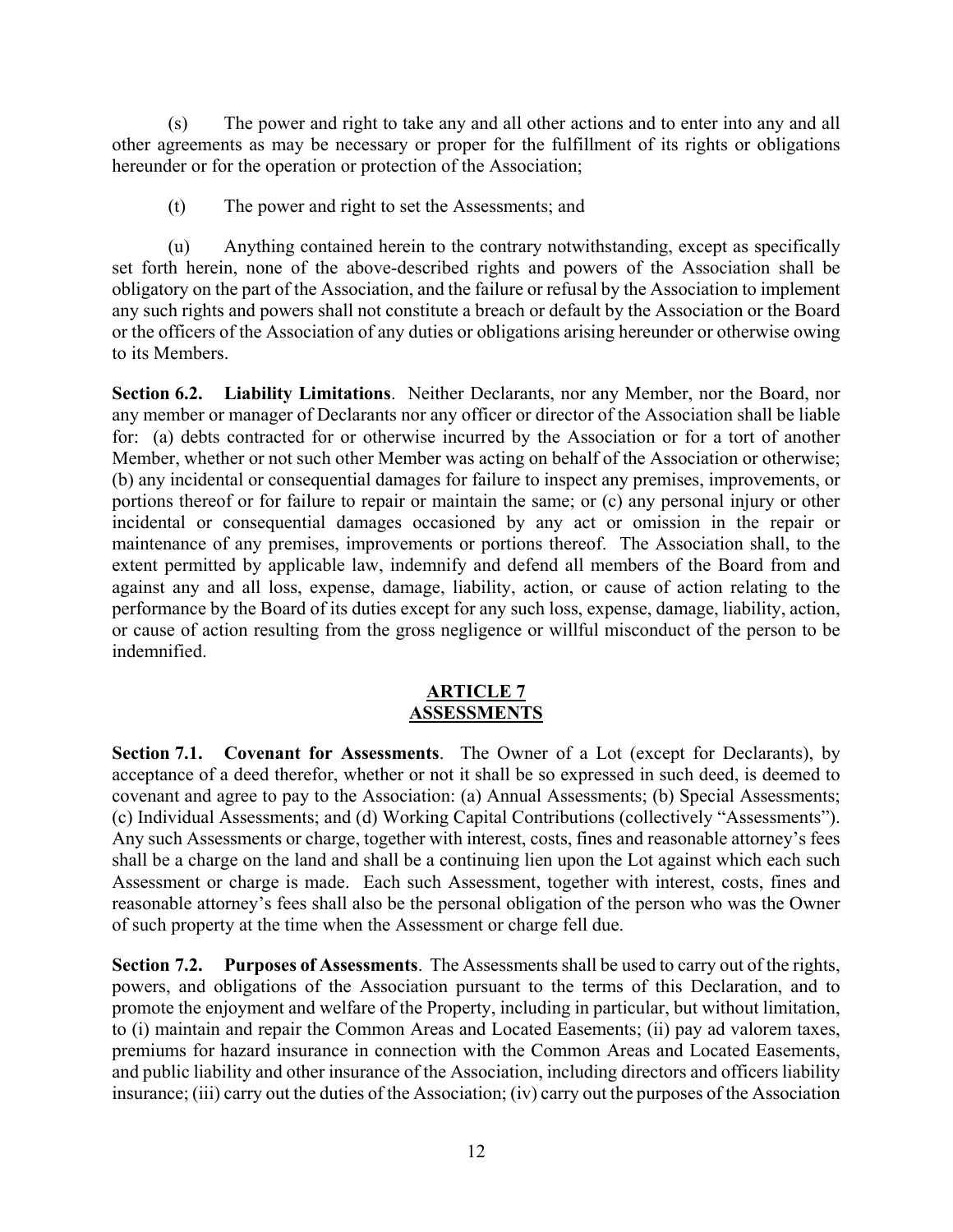and its Architectural Control Committee as stated in the Charter Documents and this Declaration; (v) as more particularly described in Section 6.1(b) hereof, repair and replacement of exterior surfaces of the Townhomes (excluding, entry doors, garage doors, light fixtures, and windows); (vi) as more particularly described in Section 6.1(c) hereof, repair and replacement of the landscaping (including irrigation systems) in the front yards of the Townhomes on the Lots, including, but not limited to, trees, hedges, shrubs, flowers, ground cover and grass, but excluding any additional landscaping installed by any Owner; (vii) pay all utility expenses of the Common Areas; (viii) maintenance of insurance as provided in Section 10.6 hereof; and (ix) pay all utilities that are master metered. All costs and expenses associated with operating, maintaining, repairing, and replacing the improvements within the Common Areas and Located Easements benefiting the Property in general (as determined from time to time in the sole discretion of the Board) shall be the responsibility of the Association.

In addition to the general purposes set forth above, the Assessments shall expressly be used for repayment of any loan incurred, payment of any sum due under any lease entered into, and satisfaction of any other expense of installation, maintenance, repair, or replacement incurred by Declarants or the Association in connection with the acquisition of decorative street light poles, fixtures, bulbs, wiring, and all equipment related to the use thereof within the Property. However, to the extent that there is any fee or payment due on account of the maintenance of any such poles not located on streets dedicated to the public, such fees or expenses shall be borne entirely by the Owners of Lots and assessed in such manner as shall be determined by the Board.

**Section 7.3. Annual Assessments**. For each Assessment Year, in accordance with the provisions of the Act and this Declaration, the Board shall determine the amounts of the annual assessments provided for in this Article 7 (the "Annual Assessment"). In making such determination, the Board shall take into consideration, among other things, estimated development and maintenance costs to be borne by the Association under this Article 7, and future needs of the Association under this Article 7. The time of payment of the Annual Assessment shall be determined by the Board from time to time as set forth in statements of amounts due sent to each Lot Owner.

**Section 7.4. Special Assessments**. In addition to the Annual Assessment, the Board may levy in any Assessment Year, in accordance with the provisions of the Act and this Declaration, special assessments (each a "Special Assessment") for the purpose of defraying, in whole or in part, any costs incurred by the Association under this Article 7 which are not paid for out of funds on hand in the Association or out of the Annual Assessment collected by the Association, as determined by the Board in its discretion.

**Section 7.5. Individual Assessments**. The Board may levy particular assessments against an individual Owner ("Individual Assessments") for: (i) reimbursement to the Association for repairs to the Common Areas or Located Easements occasioned by the willful or negligent acts of such Owner; or (ii) payment of fines, penalties, or other charges imposed against an individual Owner relative to such Owner's failure to comply with the terms and provisions of this Declaration, the Charter Documents, or any rules or regulations promulgated hereunder, including, without limitation, reimbursement to the Association for all expenses incurred in connection with the enforcement of the provisions of Article 11, or otherwise specifically allocable to such Owner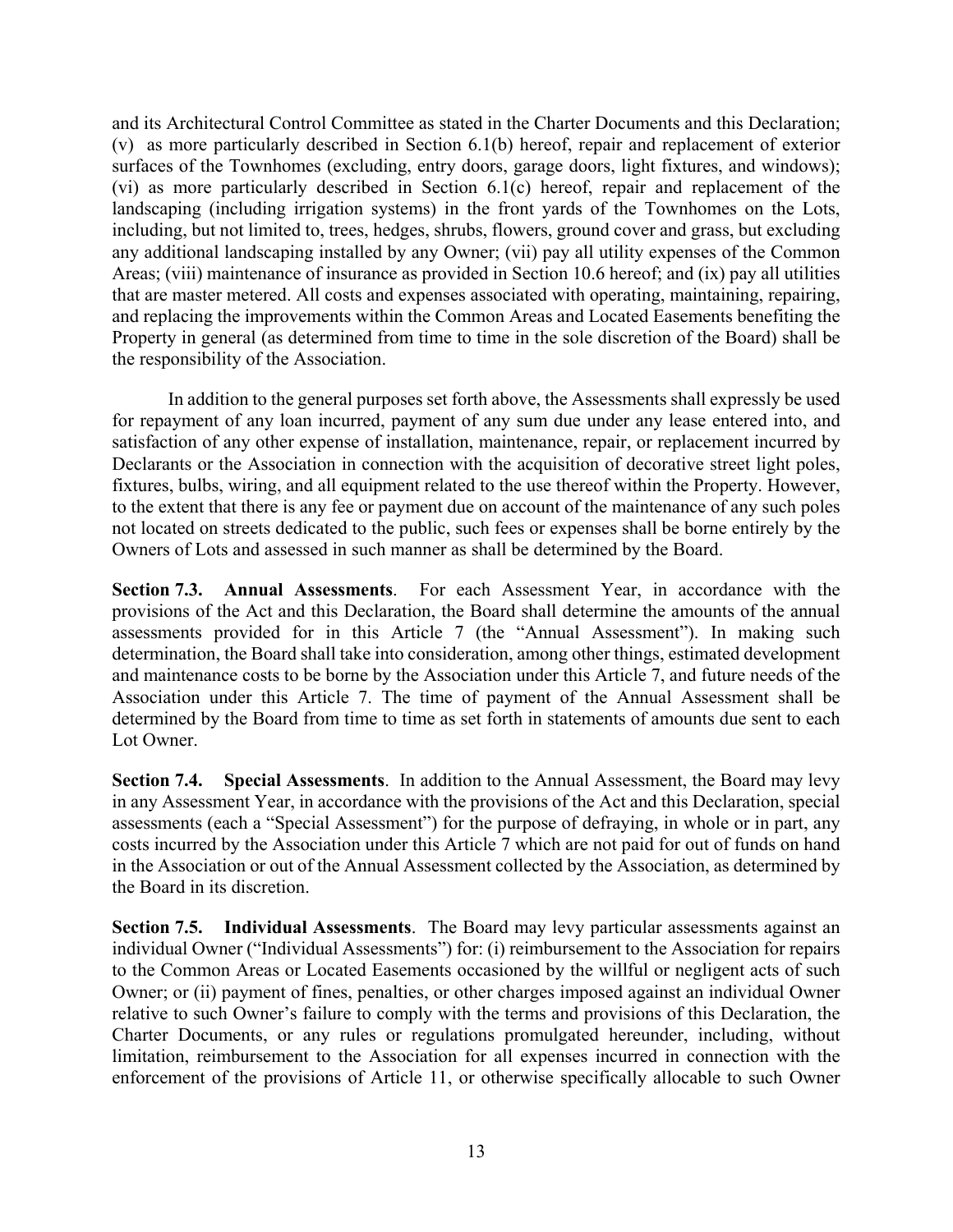hereunder or (iii) a benefit or service to fewer than all the Lots shall be assessed exclusively against the Lot benefitted.

**Section 7.6. Assessment Limitations on Declarant Owned Lots**. Notwithstanding any other provision of this Declaration, no Lot owned by Declarants shall be subject to any Assessment.

**Section 7.7. Use of Working Capital Contributions**. The Working Capital Contributions provided for in Section 7.15 below may be used by the Association for any of the purposes described in Section 7.2 above, as determined from time to time by the Board in its discretion.

**Section 7.8. Commencement of Annual Assessments**. The first Annual Assessment shall commence with the Assessment Year in which any Lot is conveyed to an Owner other than Declarants or any later Assessment Year as determined by the Board in its discretion. Annual Assessments shall continue thereafter for each Assessment Year.

**Section 7.9. Due Date of Assessments; Payment**. Annual Assessments shall be due and payable on a monthly basis on the first day of each month of each Assessment Year or on such other basis as shall be determined from time to time by the Board in its discretion. The due date of any Special Assessment or Individual Assessment shall be fixed in the Board resolution authorizing such Special Assessment or Individual Assessment.

**Section 7.10. Notice**. In the event of the establishment or revision in the amount or rate of an Annual Assessment, Special Assessment, or Individual Assessment, the Board shall fix the amount thereof, and in regard to any Special Assessment or Individual Assessment, the applicable due date(s) for the payment of such Special Assessment or Individual Assessment, and shall provide written notice thereof to each Owner subject thereto.

**Section 7.11. Omission by Board**. The omission by the Board, before the expiration of any Assessment Year, to fix the Annual Assessment hereunder for that or any subsequent Assessment Year shall not be deemed to waive or modify in any respect any of the provisions of this Declaration or to release any Owner from the obligation to pay the Annual Assessment due for that or any subsequent Assessment Year. The Annual Assessment fixed for the preceding Assessment Year shall continue until a new Annual Assessment is fixed.

**Section 7.12. Owner's Personal Obligation for Payment**. Each Assessment provided for herein shall be the personal and individual debt of the Owner (as of the due date of the applicable Assessment) to which such Assessment relates. The personal obligation to pay any such Assessment, together with interest thereon and costs of collection, shall not pass to the successors in title of such Owner unless expressly assumed by such successors. Although unpaid Assessment charges are not the personal obligation of such Owner's successors in title unless expressly assumed by them, as provided in Section 7.13 below, the unpaid Assessment charges continue to be a lien on the Lot against which the Assessment has been made. In the event of default in the payment of any such Assessment, the defaulting Owner shall be obligated to pay interest, late fees, and all costs and expenses of collection, including reasonable attorneys' fees, as determined from time to time by the Board consistent with the provisions of the Act.

**Section 7.13. Assessment Lien and Foreclosure**. All sums assessed in the manner provided in this Article but unpaid, are, together with interest, late fees, and the costs of collection, including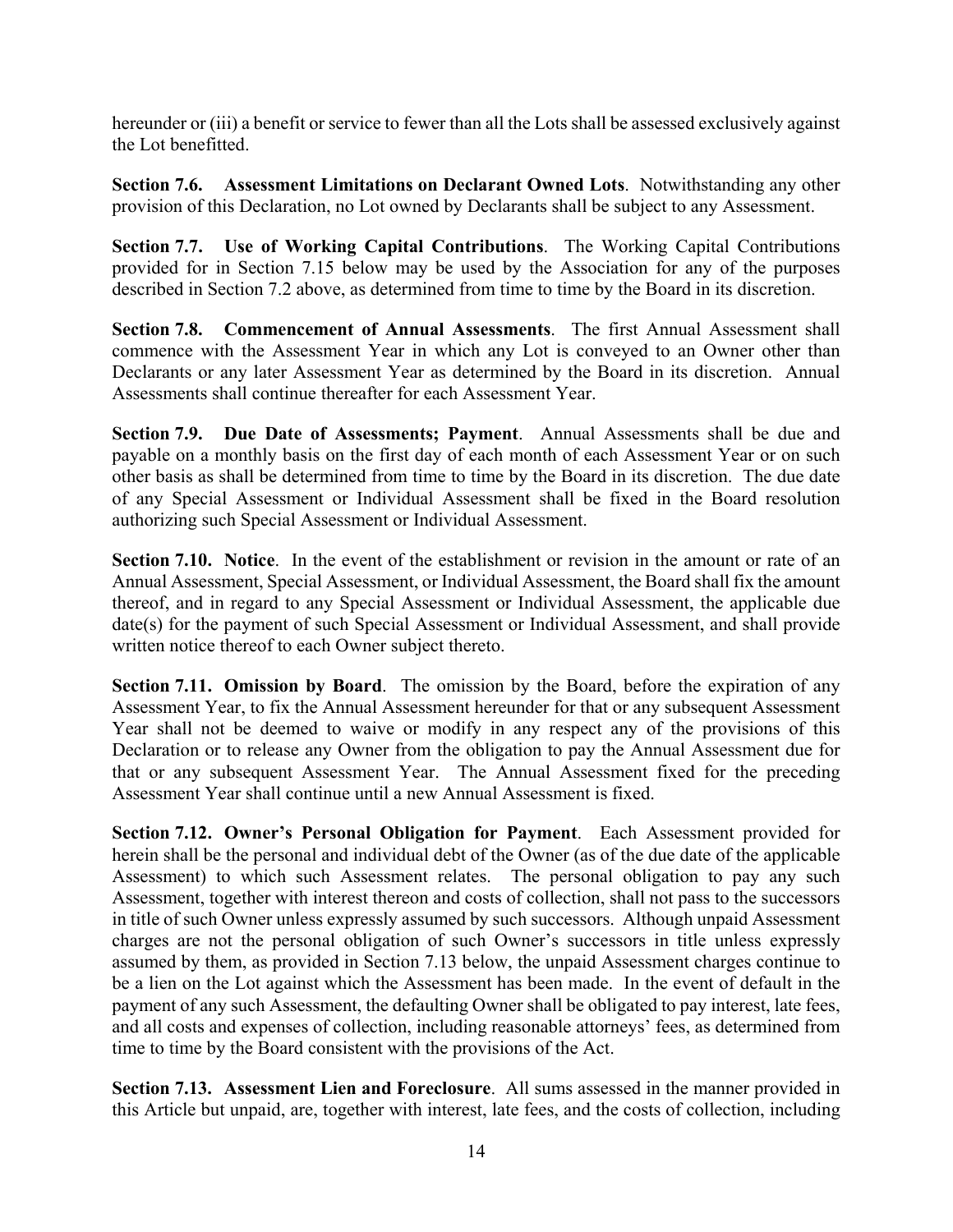reasonable attorney's fees as provided in this Article, a continuing lien and charge on the Lot owned by the defaulting Owner as of the Assessment due date and shall bind and run with the title to such Lot. Except as provided below, the aforesaid lien shall be superior to all other liens and charges against such Lot. Further provided, that the Board shall have the power to subordinate the aforesaid assessment lien to any other lien, and such power shall be entirely discretionary with the Board. The Association may bring an action at law against the Owner personally obligated to pay the Assessment, or to foreclose the lien against the Lot as provided in the Act.

**Section 7.14. Subordination of the Lien to Mortgages**. The lien of the Assessments shall be subordinate and inferior to the lien of any first priority mortgage or deed of trust encumbering a Lot; provided, however, that such subordination shall apply only to the assessments which have become due and payable prior to the foreclosure sale or other transfer of the Lot pursuant to the terms and conditions of any such first priority mortgage or deed of trust. Such sale or transfer shall not relieve such Lot from liability for the amount of any Assessment thereafter becoming due or from the lien thereof.

**Section 7.15. Working Capital Contributions**. In addition to, and not in lieu of, the Annual Assessments, Special Assessments, and Individual Assessments provided for above in this Article 7, Declarants hereby impose against each Lot the working capital contribution requirements set forth below. Each capital contribution required hereunder is herein referred to as a "Working Capital Contribution." With regard to each Lot, a Working Capital Contribution shall be paid to the Association by the purchaser of such Lot at the initial closing where such Lot is conveyed by Declarants to the initial homeowner. Each Working Capital Contribution shall not be considered to be an advance payment of any Annual Assessment, Special Assessment, or Individual Assessment. The amount of each Working Capital Contribution shall be equal to twice the monthly installment of the Annual Assessment.

### **ARTICLE 8 USE OF PROPERTY – PROTECTIVE COVENANTS**

The Property shall be occupied and used as follows:

**Section 8.1. Residential Purposes Only**. Each Lot shall be used exclusively for single-family, non-transient residential purposes, and garages, carports, and parking spaces shall be used exclusively for the parking of passenger automobiles or light (noncommercial) vans or trucks therein or thereon; provided, however, each Developer shall have the right to use Lots owned by it for the purpose of construction and operation of sales and marketing centers (and for related uses) for the Property. No structure shall be erected, placed, altered, used, or permitted to remain on any Lot other than one single-family private dwelling and private garage(s) approved by the Architectural Control Committee in accordance with the requirements of Article 9 of this Declaration. No Lot or portion thereof may be used for hotel or other transient residential purposes.

**Section 8.2. Obstructions, etc**. Except with the prior written consent of the Association, there shall be no obstruction of the Common Areas or Located Easements, nothing shall be kept or stored in the Common Areas or Located Easements, nor shall anything be altered, or constructed or planted in, or removed from the Common Areas or Located Easements. Notwithstanding the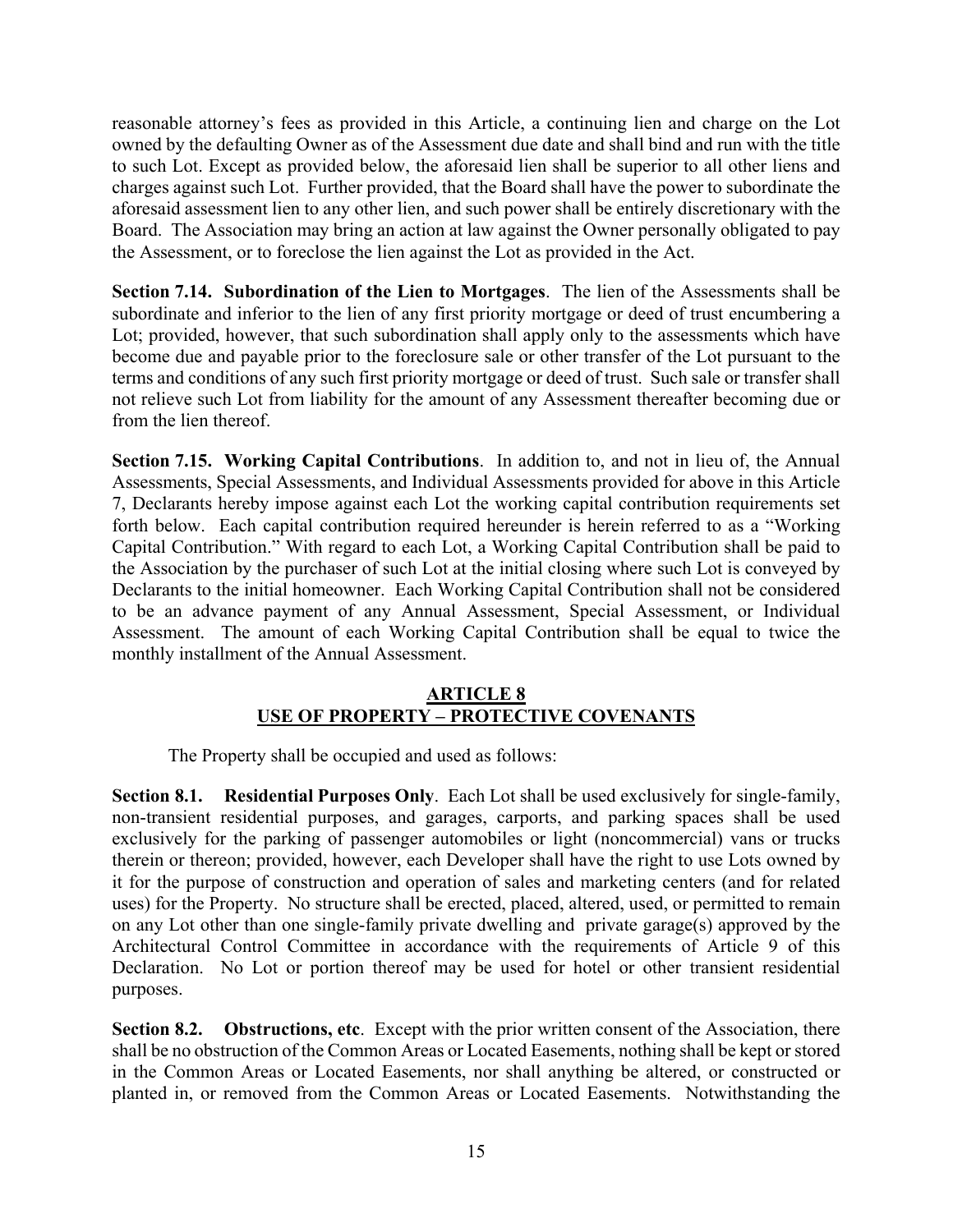above, Declarants shall have the right to install signs in the Common Areas and Located Easements.

**Section 8.3. Restricted Actions by Owners.** No waste shall be committed in the Common Areas or Located Easements. Each Owner shall comply with all laws, regulations, ordinances (including, without limitation, applicable zoning ordinances), and other governmental rules and restrictions in regard to such Owner's Lot.

**Section 8.4. Signs**. No sign of any kind shall be displayed to the public view on any Lot except no more than one professional sign which is consistent with such rules, regulations, and guidelines as shall from time to time be issued by the Architectural Control Committee, approved in writing by the Architectural Control Committee (and, for so long as Class B Membership exists, approved in writing by Declarants), and which is for the purpose of advertising the Lot for sale or rent; however, the foregoing shall not act to restrict or prohibit Declarant from erecting and maintaining signs and billboards advertising the Property, or to restrict the Association from posting permanent signs designed to aid in vehicular access and related information.

**Section 8.5. Attachments**. No permanent attachments of any kind or character whatsoever shall be made to the roof or exterior walls of any dwelling on a Lot, except for: (a) a satellite disc or dish no larger than one (1) meter in diameter that is not (nor is any cable, wire, or other apparatus connected thereto) visible from any street adjoining the Lot; or (b) solar collectors or panels provided they are installed on a roof surface approved by the Architectural Control Committee. The Owner shall be responsible for all damages caused by the installation, existence, or removal of any satellite dish or solar collector and shall hold harmless and indemnify the Association for any damages caused by the installation, existence, or removal of any satellite dish or solar collector. The Association shall not be responsible for maintenance, repair, replacement, or removal of any satellite dish or solar collector.

**Section 8.6. Animals**. No animals, livestock, or poultry shall be raised, bred, or kept on any Lot except that dogs, cats, or other household pets may be kept, but not for any commercial purposes, provided that they do not create a nuisance (in the judgment of the Board in its sole discretion) such as, but without limitation, by noise, odor, damage or destruction of property, or refuse. At any time and from time to time the Board, in its sole discretion, may require any animal to be removed from any Lot. No dog run may be constructed or maintained on any Lot unless such dog run has been approved in writing by the Architectural Control Committee prior to commencement of construction. Notwithstanding the foregoing, in no event shall more than three (3) dogs be maintained on any Lot, nor shall any Pit Bull breed of dog (whether or not mixed) be maintained on any Lot.

**Section 8.7. Vehicles/Parking**. All vehicles must be parked in garages or in parking spaces as designated by the Association. Any street parking and parking in the Common Areas shall be in the areas designated by the Association only and shall be on a first-come, first-serve basis and subject to any rules or regulations that may be promulgated by the Association. No house trailer or mobile home, school bus, truck or commercial vehicle over three-fourths (3/4) ton capacity or having ladders, pipes, or similar racks or utility beds, boat or boat trailer, jet ski or jet ski trailer, motor home, camper, or van (not to include passenger vans for non-commercial use), junked or wrecked vehicles, or vehicles on blocks shall be kept, stored, or parked overnight on any street,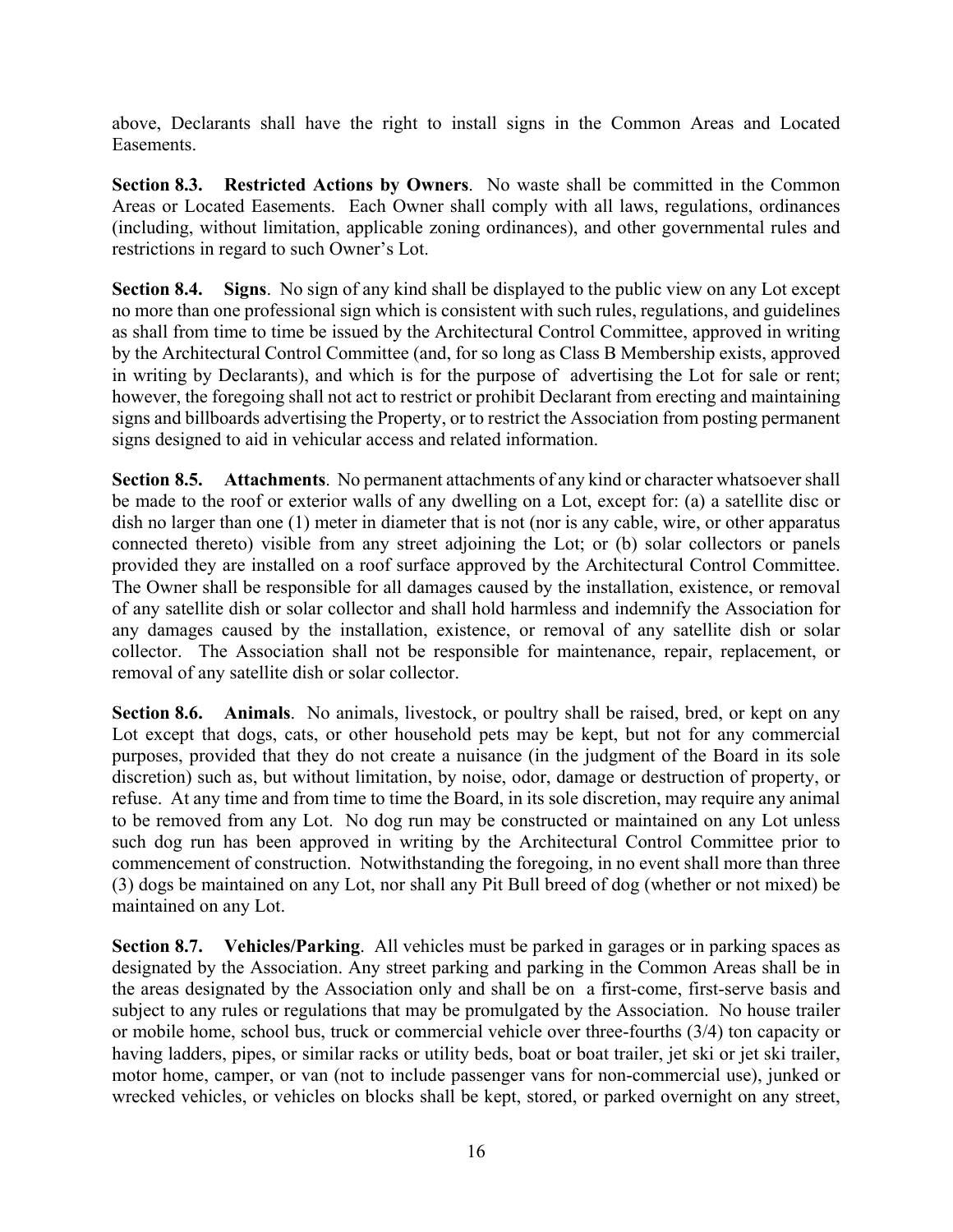Common Area, or Lot. Any such vehicle must be currently licensed (if applicable) and must be parked in an enclosed garage. No significant automobile repair shall be allowed on the Property. The Association shall have the right to tow any vehicle parked on the Common Area in violation of this Section at the vehicle owner's expense.

**Section 8.8. Waste**. No Lot shall be used or maintained as a dumping ground for rubbish, trash, or garbage. Waste of any nature shall not be kept on any part of the Property except on a temporary basis in sanitary containers.

**Section 8.9. New Construction**. Construction of new buildings only shall be permitted on Lots, it being the intent of this covenant to prohibit the moving of any existing building onto a Lot.

**Section 8.10. No Temporary Structures**. No structure of a temporary character on any Lot, such as a trailer, tent, shack, or other outbuilding, shall be used at any time as a dwelling.

**Section 8.11. Mailboxes**. The mailboxes for the Property shall be located within cluster mailbox modules. Each Owner is responsible for their key.

**Section 8.12. No Drilling or Mining**. No oil drilling, oil development operation, oil refining, quarrying, or mining operations of any kind shall be permitted on any Lot, nor shall oil wells, tanks, tunnels, mineral excavations, or shafts be permitted on any Lot. No derrick or other structure designed for use in quarrying or for drilling for oil or natural gas shall be erected, maintained, or permitted on any Lot.

**Section 8.13. Diligent Construction**. All construction, landscaping, or other work which has been commenced on any Lot must be continued with reasonable diligence to completion and no partially completed houses or other Improvements shall be permitted to exist on any Lot, except during such reasonable time period as is necessary for completion.

**Section 8.14. No Subdivision or Combination of Lots**. No Lot shall be subdivided by sale, lease, or otherwise so as to reduce the total Lot area as shown on the Plat of such Lot and no Lot shall be combined with another Lot. The foregoing shall not apply to Declarants.

**Section 8.15. Governmental Requirements**. Nothing herein contained shall be deemed to constitute a waiver of any governmental requirement applicable to any Lot and all applicable governmental requirements or restrictions relative to the construction of improvements on and/or use and utilization of any Lot shall continue to be applicable and shall be complied with in regard to each Lot.

**Section 8.16. Nuisance**. No noxious or offensive activity shall be carried on in or upon any Lot or Common Areas nor shall anything be done thereon which may be or become an unreasonable annoyance, inconvenience or nuisance to the residents of the Property or unreasonably interfere with the quiet enjoyment of occupants of Lots. No Owner shall permit anything to be done or kept on his or her Lot which would result in the cancellation of insurance on said Lot or any other dwelling or any part of the Common Area or which would be in violation of any law.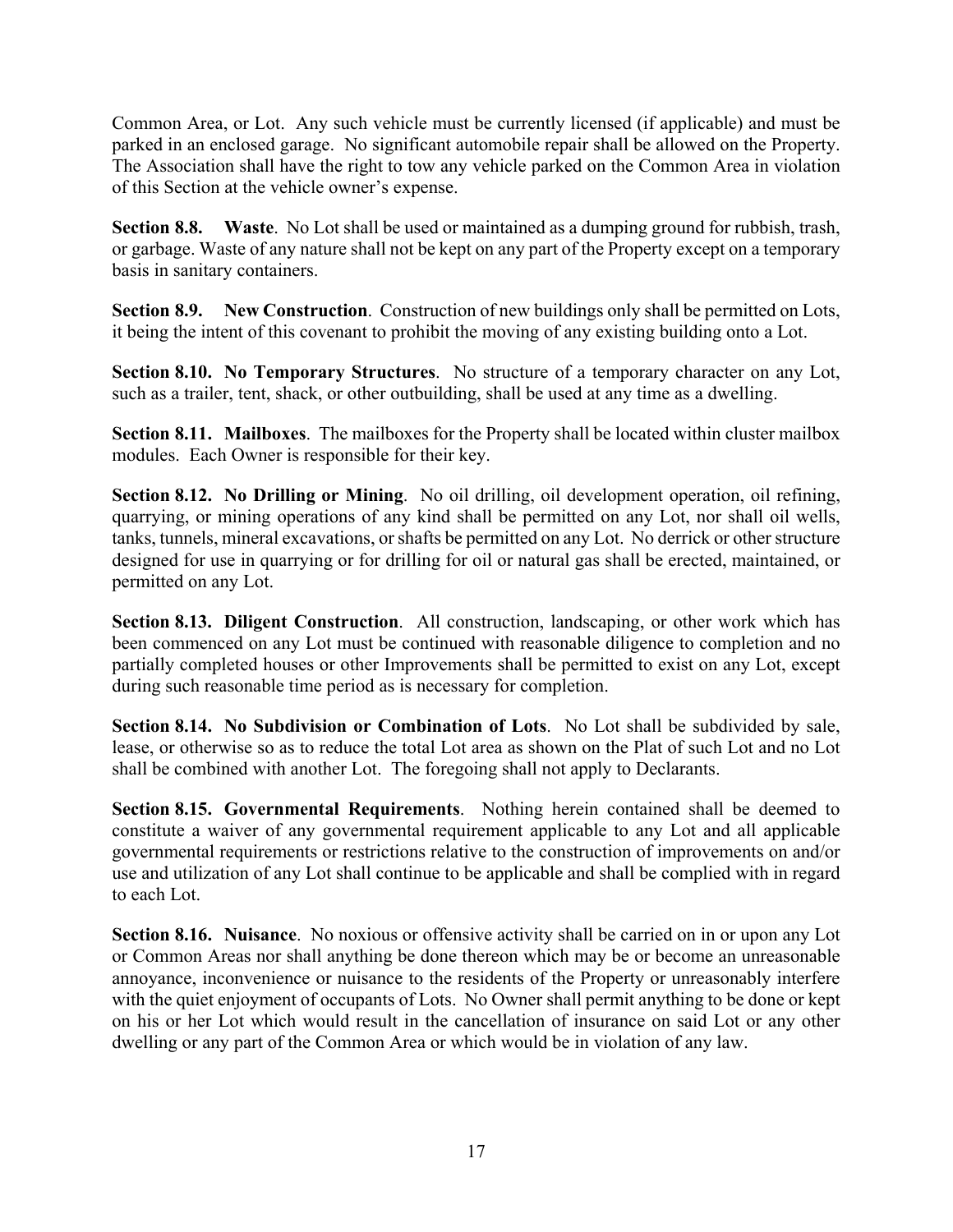**Section 8.17. Leases**. Each lease relating to any Lot must be for a term of at least six (6) months, be in writing, and provide that the tenant shall abide by all of the terms and provisions of this Declaration, the Charter Documents and any rules and regulations adopted by the Board.

**Section 8.18. Window Treatments**. All window treatments (including but not limited to curtains, draperies, blinds or shutters) as viewed from the exterior of the home must be white or off white. No window treatments of any other colors shall be installed or hung in any window of the Townhome unless approved by the Architectural Control Committee..

### **ARTICLE 9 ARCHITECTURAL CONTROL**

**Section 9.1. General**. Notwithstanding any other provision of this Declaration, no Improvement, including, without limitation, site preparation on any Lot or change in grade or slope of any Lot or erection of building or exterior addition or alteration to any building situated upon the Property or erection of or changes or additions to front doors, window blinds, fences, hedges, walls, storage buildings, mail boxes, and other structures, or construction of any swimming pools or other improvements, shall be commenced, erected, or maintained on any portion of the Property until the Architectural Control Committee appointed as hereinafter provided, has approved the plans and specifications therefor and the location of such Improvements. Subject to approval by the Board, the Architectural Control Committee shall have the authority to issue and amend from time to time (but shall not be required to do so) guidelines, rules, and regulations with respect to the erection, commencement or construction of Improvements.

**Section 9.2. Composition.** The Architectural Control Committee shall be composed of at least three individuals (the exact number to be designated by the Board from time to time), annually appointed by the Board, each to be generally familiar with residential and community development design matters and knowledgeable about the Association's concern for high level design standards within the Property. In the event of the death, removal, or resignation of any member of the Architectural Control Committee, the Board shall have full authority to designate and appoint a successor. Members of the Architectural Control Committee may be removed and replaced by the Board at any time, with or without cause, and without prior notice. For so long as Declarant owns any portion of the Property, Declarant shall also have the right at any time and from time to time to appoint and remove any and all members of the Architectural Control Committee.

**Section 9.3. Procedure.** No Improvement of any kind or nature shall be erected, remodeled, or placed on any portion of the Property until all plans and specifications and a site plan therefor have been submitted to and approved in writing by the Architectural Control Committee.

**Section 9.4. Authority**. The Architectural Control Committee is authorized and empowered to consider and review any and all aspects of the construction of any Improvements on any portion of the Property which may, in the opinion of the Architectural Control Committee, affect the living enjoyment of any Owner or the general value of the Property or any portion thereof.

**Section 9.5. Enforcement**. The Architectural Control Committee shall have the specific right (but no obligation) to enforce the provisions contained in this Article 9, and/or to prevent any violation of the provisions contained in this Article 9 by a proceeding at law or in equity against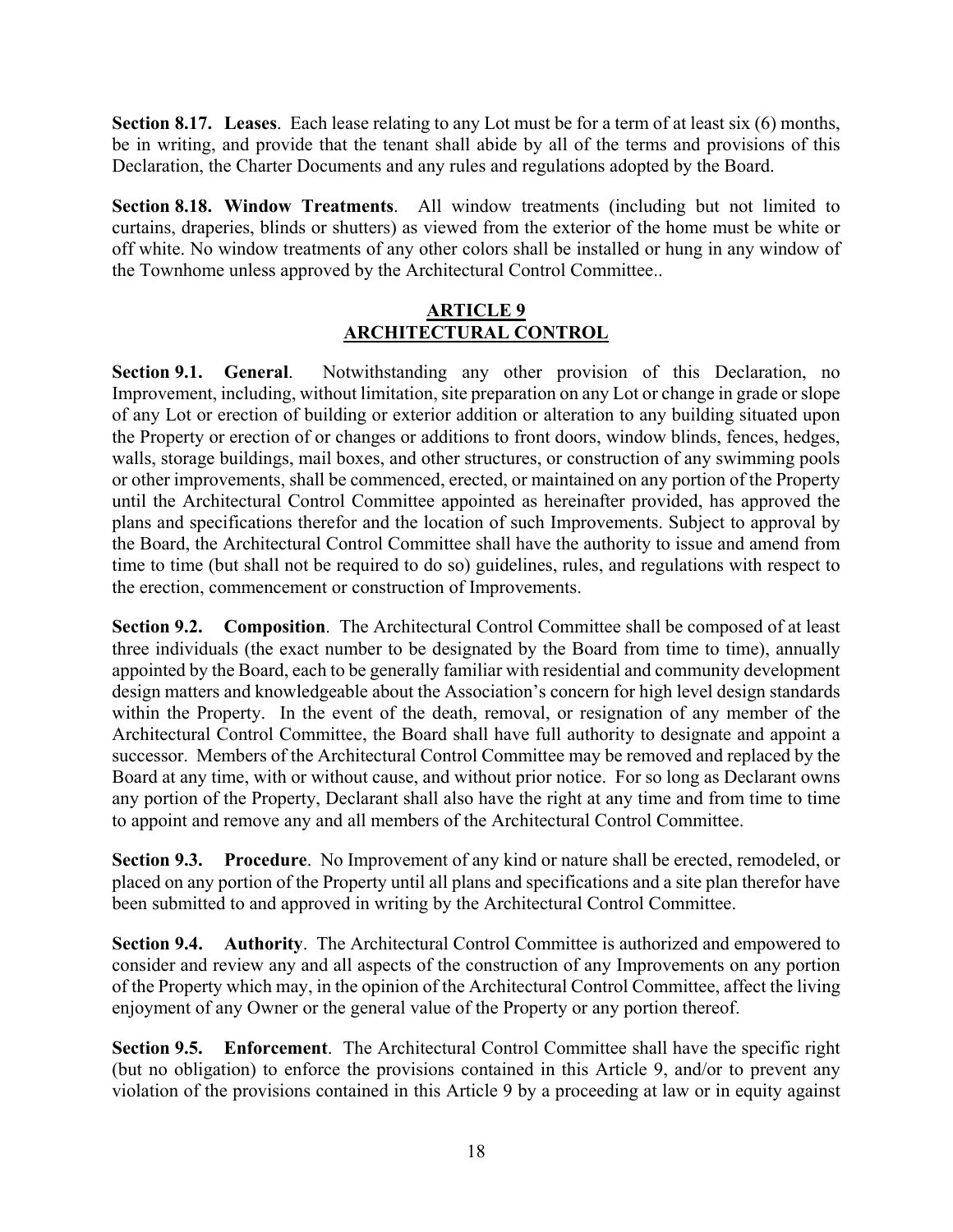the person or persons violating or attempting to violate any such provisions contained in this Article 9. The Association shall also have the right (but not obligation) to enforce these provisions.

**Section 9.6. Limitation of Liability**. Neither the Architectural Control Committee, nor the members thereof, nor Declarant shall be liable in damages or otherwise to anyone submitting plans and specifications and other submittals for approval or to any Owner by reason of mistake of judgment, negligence, or nonfeasance arising out of or in connection with the approval or disapproval or failure to approve or disapprove any plans or specifications.

**Section 9.7. Miscellaneous**. No member of the Architectural Control Committee shall be entitled to compensation for, or be liable for claims, causes of action, or damages (except where occasioned by gross negligence or arbitrary and capricious conduct) arising out of, services performed pursuant to this Article 9. The Association shall reimburse members of the Architectural Control Committee for reasonable out-of-pocket expenses associated with its activities hereunder.

#### **ARTICLE 10 INSURANCE**

**Section 10.1. Insurance Requirements under the Act**. Section 47F-3-113 of the Act requires certain insurance to be carried by the Association and provides for the distribution of insurance proceeds. Sections 10.2 through 10.5 of this Article 10 set forth the requirements of Section 47F-3-113 of the Act. In the event the insurance requirements set forth in the Act or any portion of the Act are changed, amended, or deleted, the insurance requirements set forth in Sections 10.2 through 10.5 of this Article 10 shall likewise be changed, amended, or deleted to conform with the insurance provisions of the Act without the requirement of a formal amendment to this Declaration.

**Section 10.2. Property Insurance**. The Association shall maintain, to the extent reasonably available, property insurance on the Common Areas and Located Easements insuring against all risks of direct physical loss commonly insured against including fire and extended coverage perils. The total amount of insurance after application of any deductibles shall not be less than eighty percent (80%) of the replacement cost of the insured property at the time the insurance is purchased and at each renewal date, exclusive of land, excavations, foundations, and other items normally excluded from property policies. Any loss covered by this property insurance shall be adjusted with the Association, but the insurance proceeds for that loss are payable to any insurance trustee designated for that purpose, or otherwise to the Association, and not to any mortgagee or beneficiary under a deed of trust. The insurance trustee or the Association shall hold any insurance proceeds in trust for Owners and lien holders as their interests may appear. The proceeds shall be disbursed first for the repair or restoration of the damaged property, and Owners and lien holders are not entitled to receive payment of any portion of the proceeds, unless there is a surplus of proceeds after the property has been completely repaired or restored, or the planned community is terminated.

**Section 10.3. Liability Insurance**. The Association shall maintain, to the extent reasonably available, liability insurance in reasonable amounts, covering all occurrences commonly insured against for death, bodily injury, and property damage arising out of or in connection with the use, ownership, or maintenance of the Common Areas and Located Easements. The liability insurance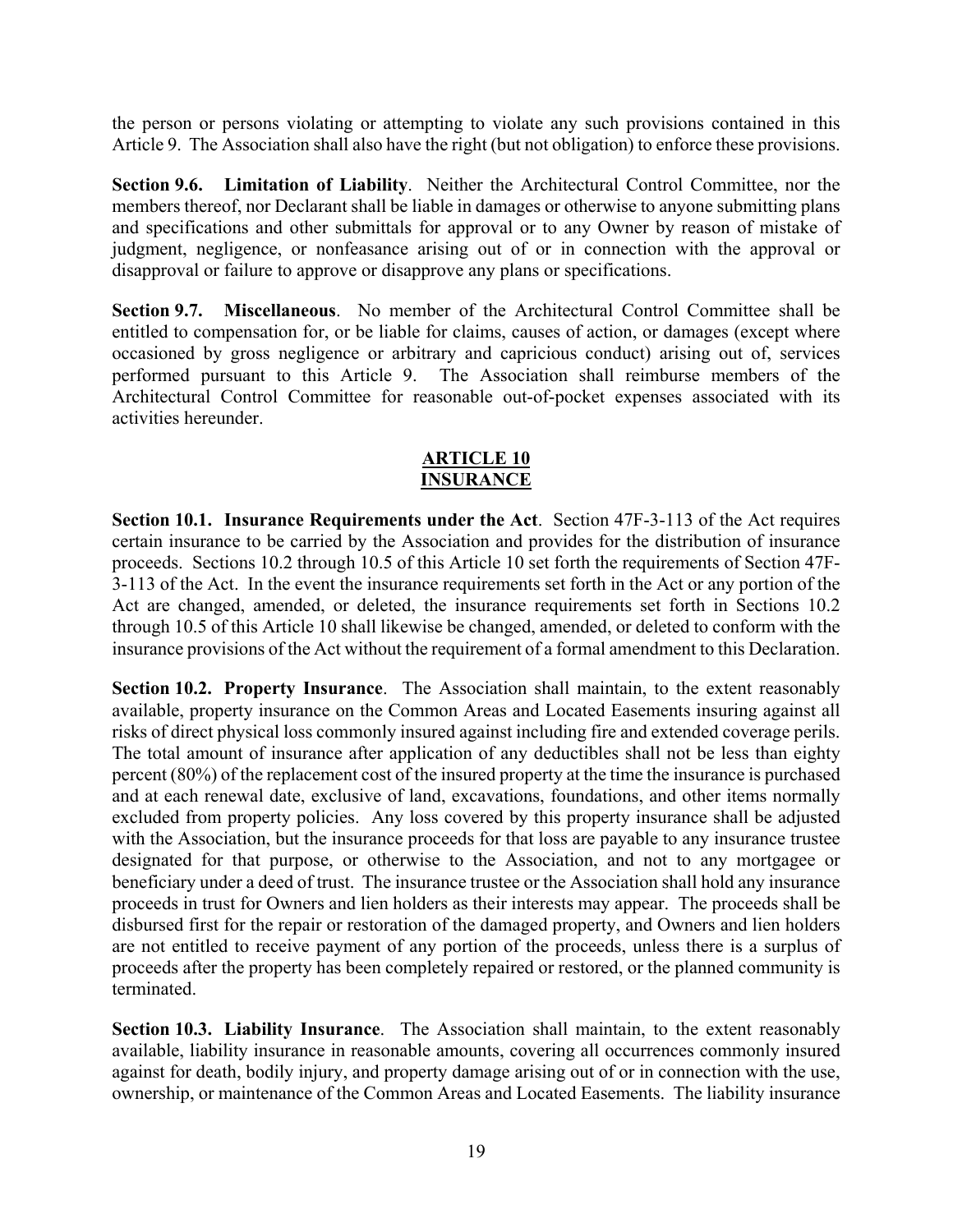shall be for the benefit of the Owners, occupants, the Association, the Board, the managing agent, if any, the Declarant, and their respective officers, directors, members, managers, agents, and employees in such amounts and with such coverage that shall be determined by the Board; provided that such liability insurance shall be for at least One Million Dollars (\$1,000,000.00) per occurrence for death, bodily injury, and property damage.

**Section 10.4. Required Provisions for Property and Liability Insurance**. Insurance policies carried pursuant to Sections 10.2 and 10.3 above shall provide that:

(a) Each Owner is an insured person under the policy to the extent of the Owner's insurable interest;

(b) The insurer waives its right to subrogation under the policy against any Owner or member of the Owner's household;

(c) No act or omission by any Owner, unless acting within the scope of the Owner's authority on behalf of the Association, will preclude recovery under the policy; and

(d) If, at the time of a loss under the policy, there is other insurance in the name of the Owner covering the same risk covered by the policy, the Association's policy provides primary insurance.

**Section 10.5. Insurance Repairs**. Any portion of the planned community for which insurance is required under Sections 10.2 and 10.3 hereinabove which is damaged or destroyed shall be repaired or replaced promptly by the Association unless: (a) the planned community is terminated; (b) repair or replacement would be illegal under any State or local health or safety statute or ordinance; or (c) the Owners decide not to rebuild by an eighty percent (80%) vote. The cost of repair or replacement in excess of insurance proceeds and reserves is a common expense if any portion of the planned community is not repaired or replaced, (a) the insurance proceeds attributable to the damaged Common Area or Located Easement shall be used to restore the damaged area to a condition compatible with the remainder of the planned community; (b) the insurance proceeds attributable to limited common elements which are not rebuilt shall be distributed to the Owners of the Lots to which those limited common elements were allocated, or to lien holders, as their interests may appear; and (c) the remainder of the proceeds shall be distributed to all the Lot Owners or lien holders, as their interests may appear, in proportion to the common expense liabilities of all the Lots. Notwithstanding the provisions of this Section 10.5, Section 47F-2-118 (termination of the planned community) governs the distribution of the insurance proceeds if the planned community is terminated.

**Section 10.6. Casualty Insurance Maintained By the Association**. The Association shall procure and maintain casualty insurance upon the Lots and the Townhomes thereon for the benefit of the Association and the Owners and their mortgagees, as their interests may appear, and provisions shall be made for the issuance for certificates or mortgagee endorsements to the mortgagees of Owners upon request therefor by any Owner. Each Lot shall be insured in an amount equal to one hundred percent (100%) of its insurable replacement value of the Townhome thereon as determined annually by the Association with the assistance of the insurance company providing coverage.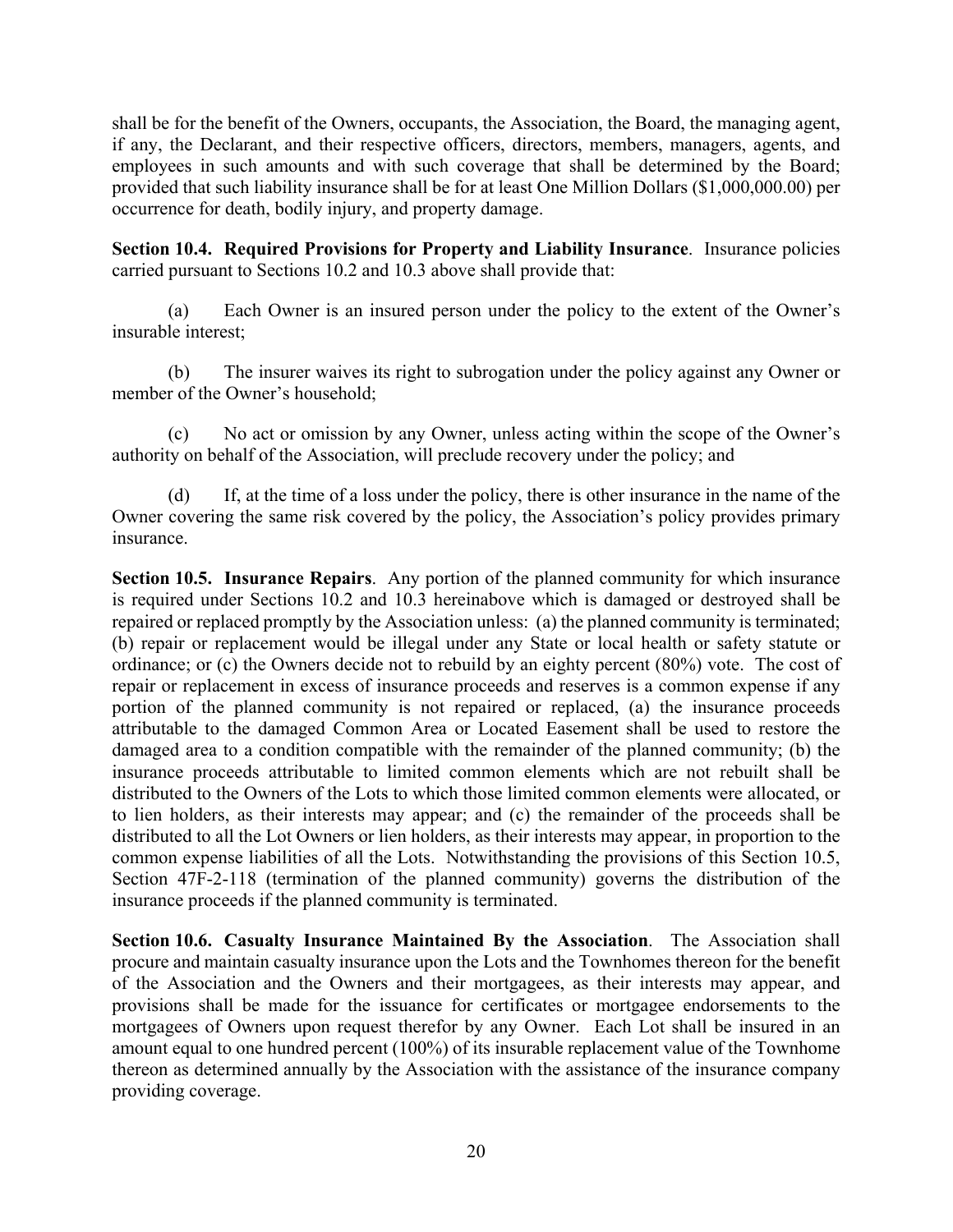(a) Coverage. Such coverage shall provide protection against: loss or damage by fire and other hazards, including extended coverage, vandalism and malicious mischief, and such other risks as from time to time shall be reasonably required by the Association.

(b) Premiums. Premiums for insurance policies purchased by the Association shall be paid by the Association and shall be included as part of the Annual Assessment.

(c) Proceeds. All insurance policies purchased by the Association shall be for the benefit of the Association and the Owners and their mortgagees, as their interests may appear, and shall provide that all proceeds thereof shall be payable to the Association as insurance trustee under this Declaration. The sole duty of the Association as insurance trustee shall be to receive such proceeds as are paid and to hold the same in trust for the purposes stated herein or stated in the Bylaws and for the benefit of the Association, the Owners and their mortgagees in the following shares:

(i) If an insured casualty shall occur resulting in damage to a Lot or Lots, proceeds from insurance shall be held in undivided shares for the affected Owners in proportion to the cost of repairing the damage insured against in said policy, which cost shall be determined by the Association;

(ii) In the event a mortgagee endorsement has been issued for any Lot, the share of the Owner of that Lot shall be held in trust for the mortgagee and the other Owners, as their interests may appear.

(d) Distribution of Insurance Proceeds. Proceeds of insurance policies received by the Association as insurance trustee shall be distributed in the following manner: First, all expenses of the insurance trustee shall be first paid or provisions made therefor; and then any remaining proceeds shall be paid to defray the cost of the covered item.

(e) Responsibility for Repair. If the proceeds of insurance are insufficient to repair damage or destruction to any portion of the Townhomes by fire or other casualty, or if such casualty is not insured against, then the reconstruction or repair of any damaged improvements contained within any Lot shall be accomplished promptly by the Owner(s) of such Lot or Lots, and the extent of such repairs shall be an expense of such Owner(s). If the Owner of the affected Lot fails to promptly accomplish such repair or reconstruction, the Association may perform such repairs or reconstruction on his behalf, and the expense of such repair or reconstruction may be assessed against that Lot, and if not paid shall be a lien on the Lot having all of the priorities provided in this Declaration.

**Section 10.7. Public Liability Insurance**. The Association shall procure public liability insurance with limits of liability of no less than One Million Dollars (\$1,000,000.00) per occurrence and shall include an endorsement to cover liability of the Owners as a group, to a single Owner. If an insured casualty shall occur resulting in damage or injury to a claimant whose claim is insured against in said policy, proceeds from the Association shall be applied as follows: all expenses of the insurance trustee shall be first paid or provisions made therefor; and the balance held in undivided shares for compensation for injuries suffered by each claimant whose claim is insured against in said policy, all as determined by the Association.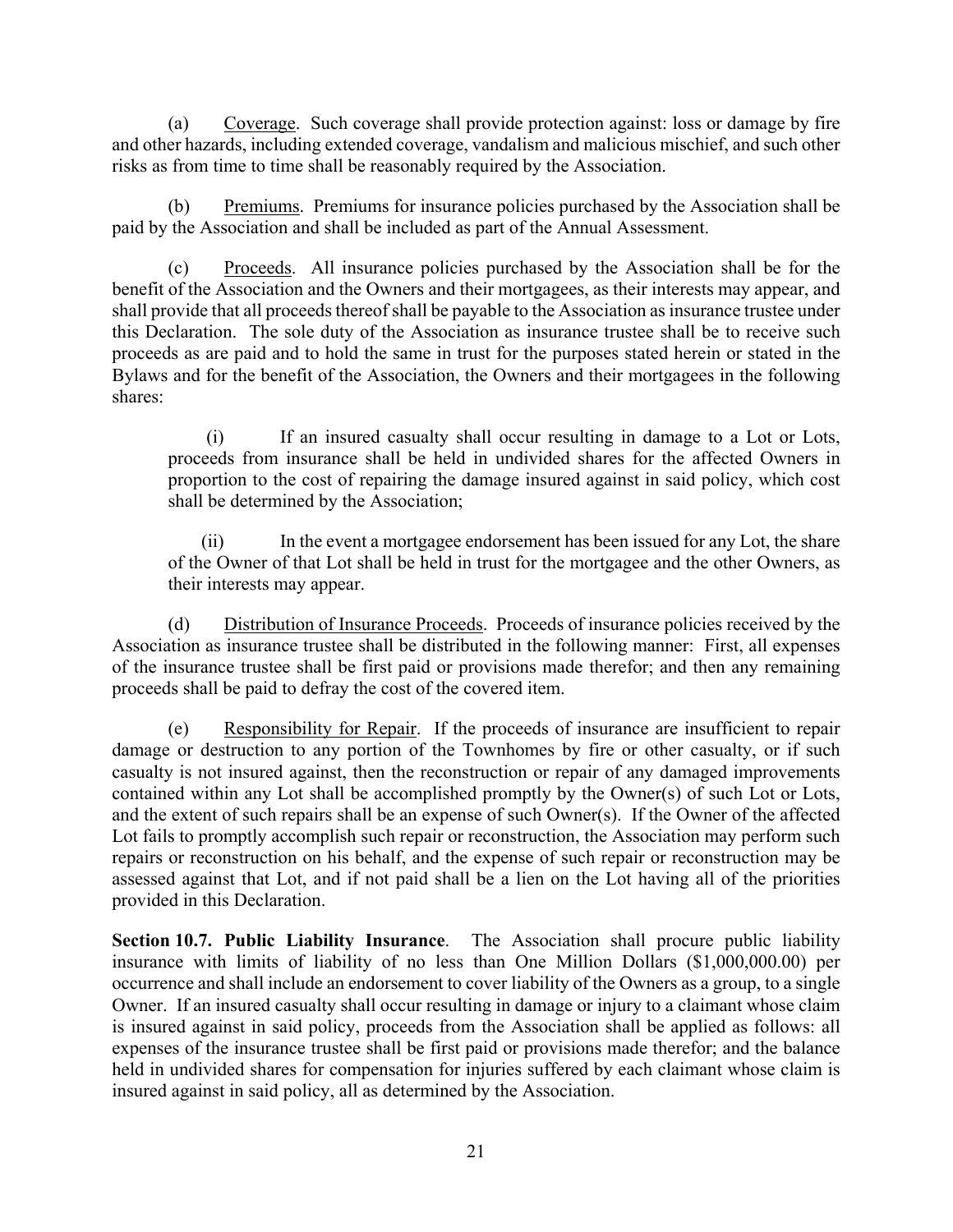**Section 10.8. Insufficient Proceeds**. If the insurance proceeds received by the Association are insufficient to reimburse, to repair and/or replace any damage or destruction to person or property, the Board may levy a Special Assessment against the Owners to cover the deficiency.

**Section 10.9. Owner's Personal Property**. The Association or Declarants shall not be liable in any manner for the safekeeping or condition of any personal property belonging to or used by any Owner or such Owner's family, guests, or invitees, located on or used at the Common Areas or Located Easements. Further, the Association or Declarants shall not be responsible or liable for any damage or loss to any personal property of any Owner, such Owner's family, guests or invitees located on or used at the Common Areas or Located Easements. Each Owner shall be solely responsible for all personal property and for any damage thereto or loss thereof, and shall be responsible for the purchase of, at such Owner's sole cost and expense, any liability or other insurance for damage to or loss of such property.

**Section 10.10. Security**. The Association may, in its sole discretion, but shall not be obligated to, provide certain security and fire protection measures, and maintain or support certain other activities within the Property designed to make the Property safer than it might otherwise be. Provided, however, should the Association provide, maintain, or support any such measures or activities, then neither the Association, the Board, Declarants, nor any successor of Declarants shall in any way be considered insurers or guarantors of security or fire protection within the Property, and neither the Association, Declarants nor any successor of Declarants shall be held liable for any loss or damage by reason of failure to provide or take any security or fire protection measures or for the ineffectiveness of any such measures undertaken. Each Owner of any Lot and each tenant, guest, and invitee thereof acknowledges and understands that neither the Association, the Board, Declarants nor any successor of Declarants are insurers, and each such Owner of a Lot, and such Owner's tenants, guests, and invitees hereby assume all risks for loss or damage to persons, property, or contents belonging to any such persons.

### **ARTICLE 11 MAINTENANCE**

**Section 11.1. Duty of Maintenance**. The Owner of each Lot shall have the duty and responsibility, at such Owner's sole cost and expense, to keep the Lot owned by such Owner in a well-maintained, safe, clean, and attractive condition at all times. Such maintenance includes, but is not limited to, the following:

- (a) Prompt removal of all litter, trash, refuse, and waste;
- (b) Keeping exterior lighting and mechanical facilities in working order;
- (c) Complying with all governmental health regulations; and

(d) Maintaining the landscaping not maintained by the Association as set forth in Section 6.1(c) of this Declaration.

(e) Maintaining those exterior portions of Townhomes not maintained by the Association as set forth in Section 6.1(b) of this Declaration.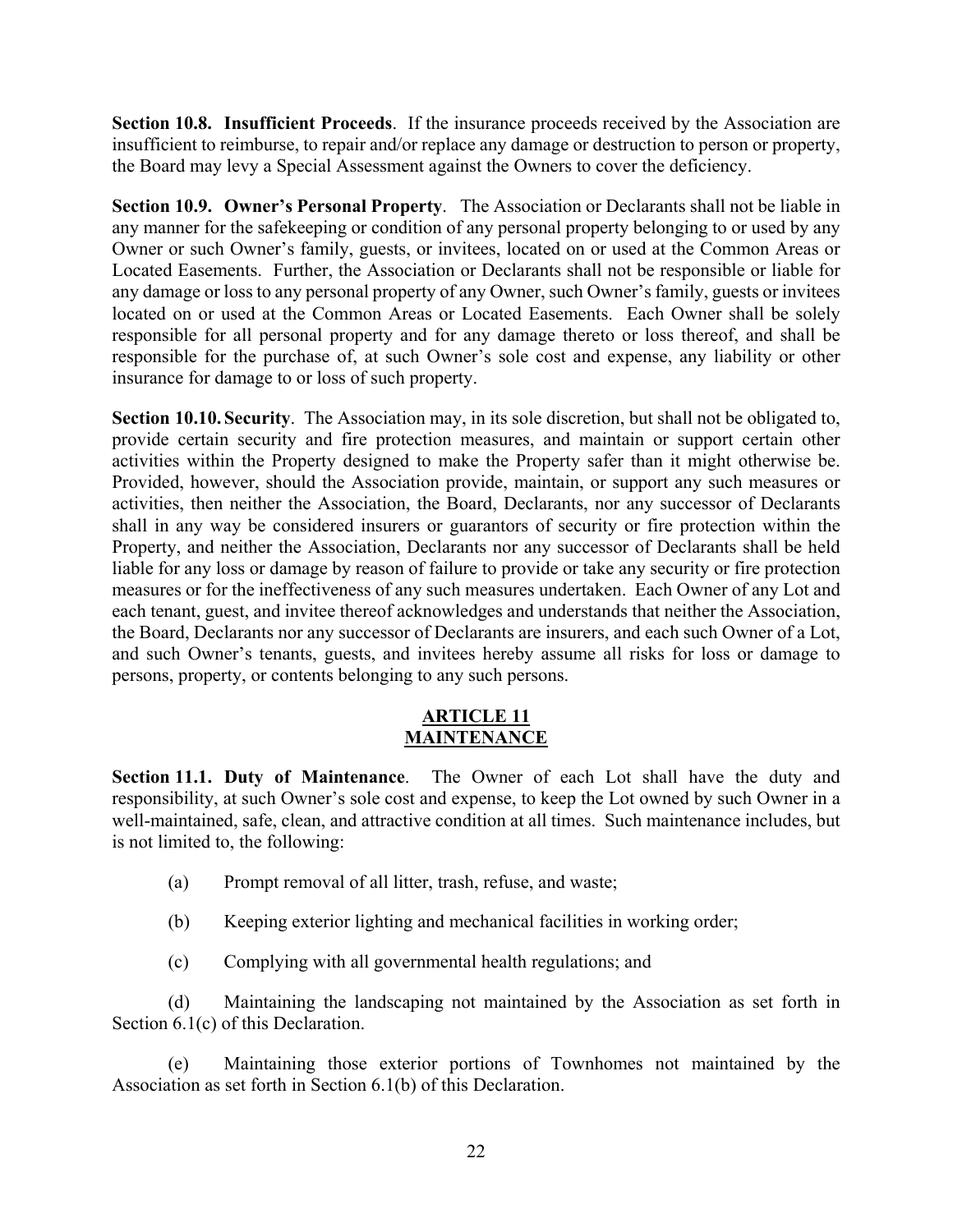(f) Repair of damage to Improvements; it being understood and agreed that if any Improvements are damaged or destroyed by fire, or other casualty covered by the policy of insurance maintained by the Association pursuant to Section 10.6 of this Declaration, the proceeds from such insurance policy shall be used to repair the damage insured against in said policy. In the event that the proceeds are insufficient to repair the damage or destruction to any portion of the Townhomes of if such casualty is not insured against, then the Owner(s) of the damaged Townhomes shall be responsible for the reconstruction or repair of any damaged improvements as provided in Section 10.6(e) of this Declaration.

**Section 11.2. Enforcement**. If the Owner of any Lot has failed in any of the duties or responsibilities of such Owner as set forth in this Declaration, then the Association and Declarant, jointly or severally, may enforce the duties and responsibilities of such Owner in any manner available at law or in equity (subject, however, to any limitations imposed by the Act), including, without limitation, by entering onto the Lot of such Owner and performing such care and maintenance without any liability for damages for wrongful entry, trespass, or otherwise to any Person. The Owner of the Lot on which such work is performed shall be liable for the cost of such work and, without limiting any other remedy, the Association may impose an Individual Assessment against such Owner. Declarants have the right to assign to the Association the rights of Declarants under this Section.

Notwithstanding the foregoing, if an Owner is in violation of Section 8.4 of this Declaration, the Association and Declarants, jointly or severally, may give such Owner written notice of such failure and such Owner must within 24 hours after receiving such notice (which notice shall be deemed received when handed to Owner or prominently posted on the front entry door of the dwelling on the Lot) remove the unauthorized sign(s). Should such Owner fail to fulfill this duty within such 24 hour period, then the Association and Declarants, jointly or severally, shall have the right and power to enter onto the Lot and remove and dispose of such unauthorized sign(s) without any liability for damages for wrongful entry, trespass or otherwise to any Person.

### **ARTICLE 12 PARTY WALLS**

**Section 12.1. Definition**. Each wall or fence separating two Townhomes as a part of the original construction of the Townhomes, and any replacement thereof, shall constitute a "party wall" for purposes of this Article.

**Section 12.2. General Law**. To the extent not inconsistent with the provisions of this Article, the general rules of law regarding party walls and liability for property damage due to negligence or willful acts or omissions shall apply to all party walls.

**Section 12.3. Encroachment**. If any portion of any structure originally constructed by Declarant or any party wall, or any common fence, protrudes over an adjoining Lot or into any Common Area, such structure, wall, or fence shall be deemed to be a permitted encroachment upon the adjoining Lot or Common Area, and the Owners and the Association shall neither maintain any action for the removal of the encroaching structure, wall, or fence, nor any action for damages. In the case of such a protrusion, it shall be deemed that the affected Owners or the Association have granted perpetual easements to the adjoining Owner for continuing maintenance and use of the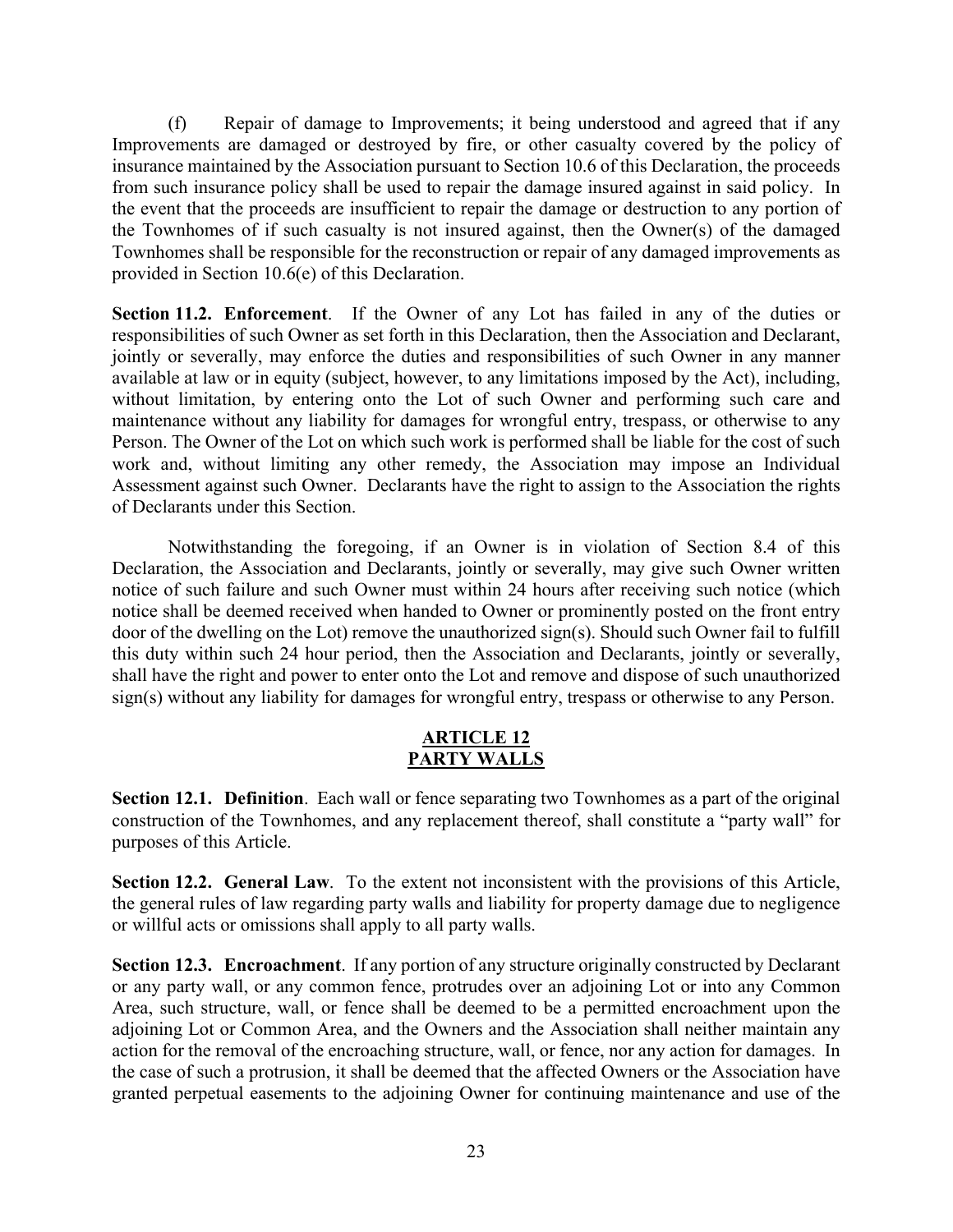encroaching structure, wall, or fence. The foregoing provision shall also apply to any replacements in conformance with the original structure, wall, or fence constructed by Declarant.

**Section 12.4. Sharing of Repair and Maintenance**. The cost of replacement, repair, and maintenance of a party wall shall be equally divided by the Owners which share the wall, except that (i) if the damage necessitating the replacement, repair, or maintenance is covered under the terms of any fire or casualty insurance policy maintained by the Association, the proceeds of such policy shall first be used to effect such replacement, repair, and maintenance; and (ii) if the portion of the wall which requires the replacement, repair, or maintenance is an outside wall for one of the Townhomes, but not for the other (that is, not common to both Townhomes) the replacement, repair, or maintenance cost of that portion of the wall shall be borne by the Owner of the Townhome utilizing that portion of the wall, if, and to the extent that, the Association does not have that responsibility.

**Section 12.5. Destruction by Fire or Other Casualty**. If a party wall is destroyed or damaged by fire or other casualty or requires replacement, repair, or maintenance in excess of the benefits payable under any fire or casualty insurance policy maintained by the Association, and one of the common Owners of the wall repairs, replaces, or performs necessary maintenance work, the other Owner shall promptly reimburse the Owner who effects the work in an amount equal to one-half of the cost thereof; provided that this obligation shall not be absolute, but shall be subject to the general rules of law regarding negligence and wrongful acts.

**Section 12.6. Right to Contribution Runs With Land**. The right of any Owner to contribution from any other Owner under this Article shall be appurtenant to the land and shall pass to such Owner's successors in title.

**Section 12.7. Easement and Right of Entry for Repair, Maintenance and Reconstruction**. Every Owner shall have an easement and right of entry upon the Lot of any other Owner to the extent reasonably necessary to perform repair, maintenance, or reconstruction of a party wall. Such repair, maintenance, or construction shall be done expeditiously and, upon completion of the work, the Owner shall restore the adjoining Lot or Lots to as near the same condition as that which prevailed prior to the commencement of the work as possible.

### **ARTICLE 13 EMINENT DOMAIN (CONDEMNATION)**

In the event of a taking of all or any portion of a Lot or all any portion of the Common Areas or Located Easements by eminent domain, or by conveyance in lieu thereof, the awards paid on account thereof shall be applied in accordance with Section 47F-1-107 of the Act.

### **ARTICLE 14 TERMINATION OF PLANNED COMMUNITY**

The Property, a planned community under the Act, may be terminated only in strict compliance with Section 47F-2-118 of the Act.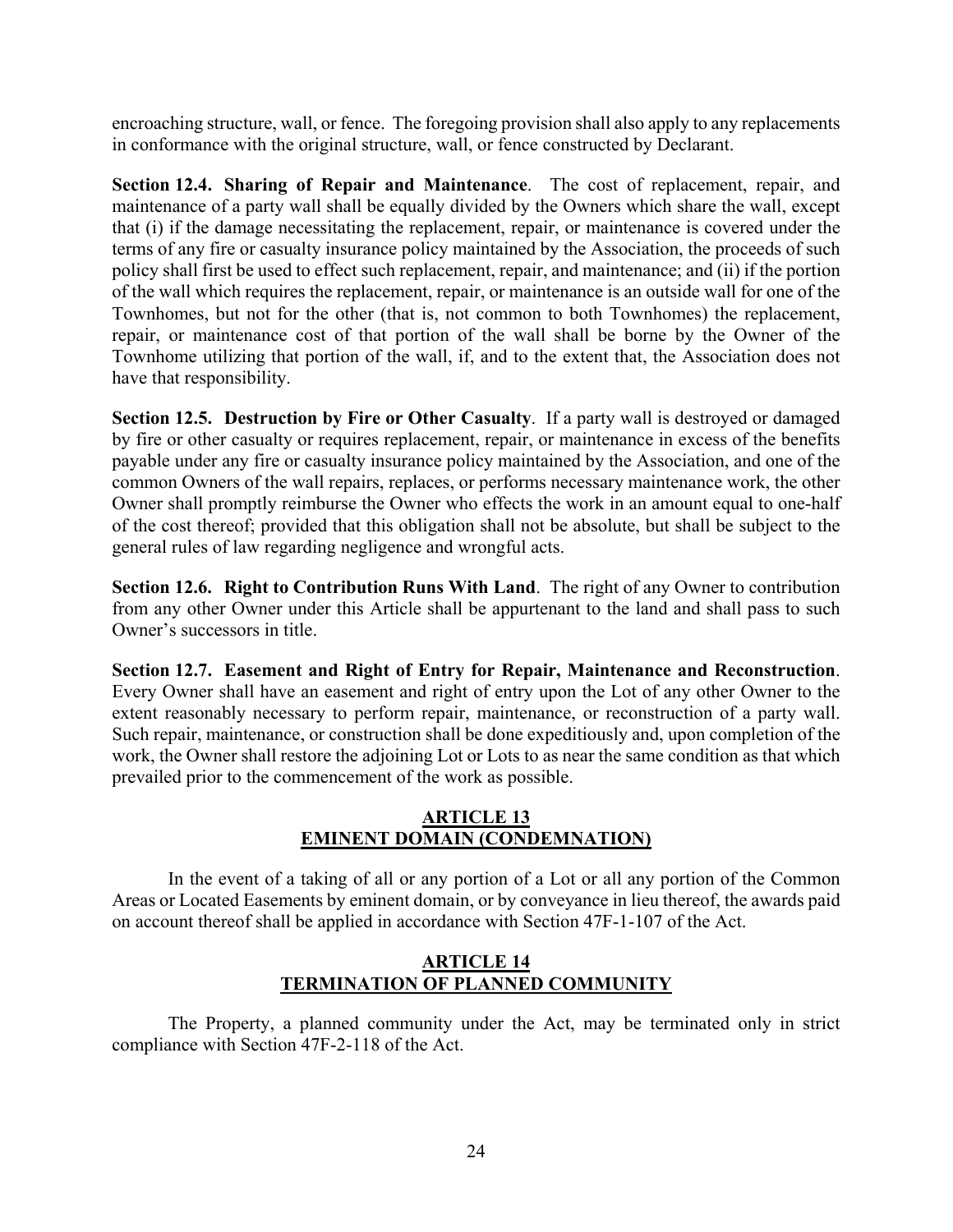#### **ARTICLE 15 AMENDMENT**

This Declaration may be amended only in strict compliance with the Act, including, without limitation, Section 47F-2-117 of the Act, except that no amendment altering or impairing rights reserved by Declarants hereunder may be made without the written consent of the Declarants and except that the Declarants shall have the unilateral right to add Additional Property by Supplemental Declaration without the joinder of any party.

#### **ARTICLE 16 GENERAL PROVISIONS**

**Section 16.1. Enforcement**. The Declarants, the Association or any Owner, shall have the right to enforce, by any proceeding at law or in equity against any person or persons violating or attempting to violate any restriction, condition, covenant, reservation, lien, and charge now or hereafter imposed by the provisions of this Declaration, either to restrain or to enjoin violation or to recover damages, and against the land to enforce any lien created by this Declaration. Failure or forbearance by the Declarants, the Association, or by any Owner to enforce any covenant or restriction herein contained shall in no event be deemed a waiver of the right to do so thereafter.

**Section 16.2. Conflict with the Act; Severability**. Should any of the terms, conditions, provisions, paragraphs, or clauses of this Declaration conflict with any provisions of the Act, the provisions of the Act shall control unless the Act permits this Declaration to override the Act, in which event this Declaration shall control. The invalidity of any covenant, restriction, condition, limitation, provision, paragraph, or clause of this Declaration, or any part of the same, or the application thereof to any person or circumstance, shall not impair or affect in any manner the validity, enforceability, or affect of the rest of this Declaration, or the application of any such covenant, restriction, condition, limitation, provision, paragraph, or clause to any other person or circumstance.

**Section 16.3. Term**. This Declaration shall run and bind the Property for a term of twenty five (25) years from the date this Declaration is recorded in the Registry, after which time this Declaration shall be automatically extended for successive periods of ten (10) years, unless terminated or altered in accordance with the provisions of the Act; provided, however, that Declarants' rights hereunder may not be amended or altered without Declarants' prior written consent. Any amendment must be properly recorded in the Registry and shall take effect only upon such recording. For the purposes of this section, additions to the Property as provided in Section 2.2 hereof shall not constitute an "amendment".

**Section 16.4. Interpretation of Declaration**. Whenever appropriate, singular may be read as plural, plural may be read as singular, and the masculine gender may be read as the feminine or neuter gender. Compound words beginning with the prefix "here" shall refer to this entire Declaration and not merely the part in which they appear.

**Section 16.5. Captions**. The captions herein are only for convenience and reference and do not define, limit, or describe the scope of this Declaration, or the intent of any provision.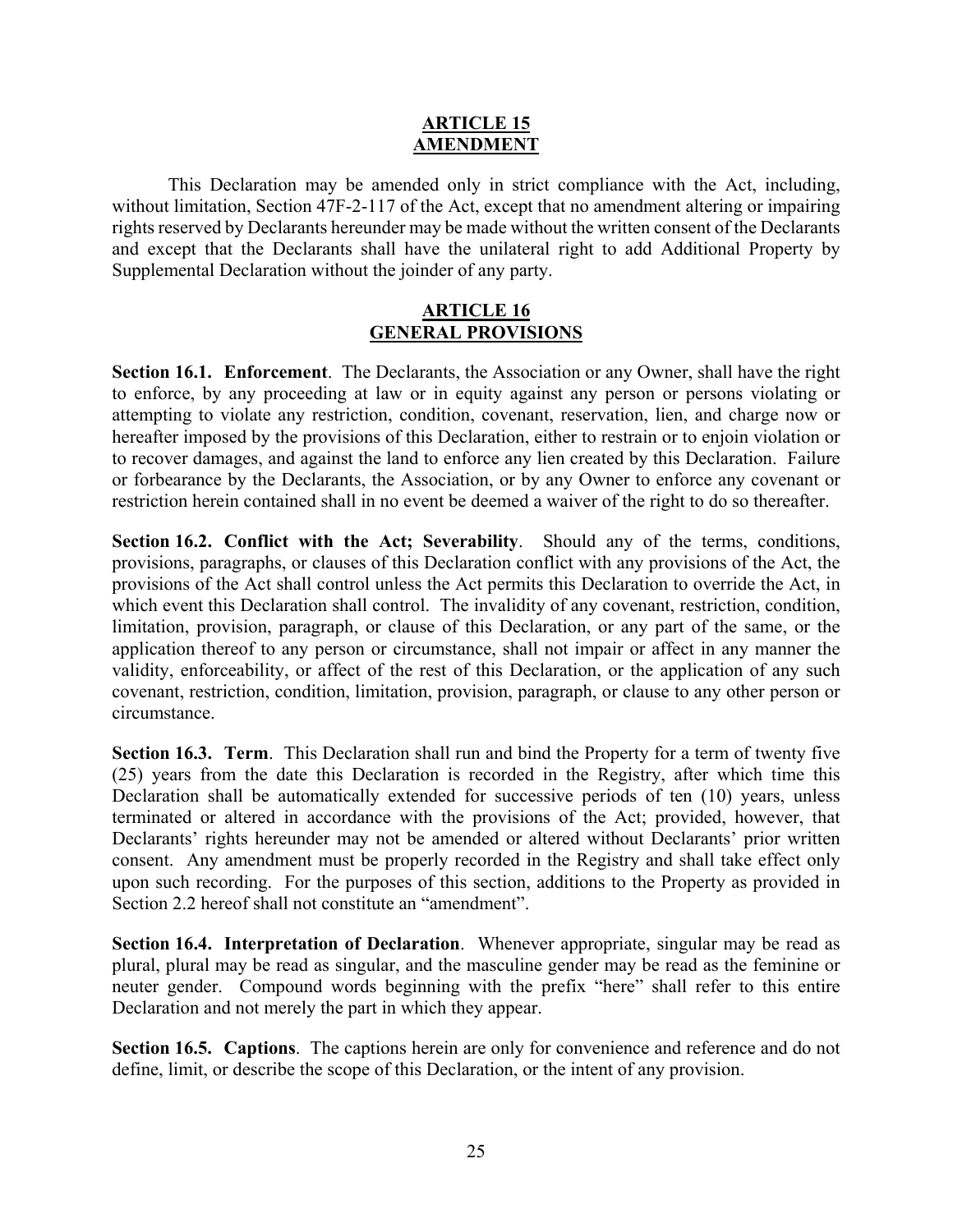**Section 16.6. Law Controlling**. This Declaration shall be construed and controlled by and under the laws of the State of North Carolina.

**Section 16.7. Notices**. Any notice required to be sent to any Member or Owner under the provisions of this Declaration shall be deemed to have been properly sent when mailed, by ordinary mail, post paid, to the last known address of the person who appears as Member or Owner on the records of the Association at the time of such mailing.

**Section 16.8. Conflicts**. In the case of any conflict between this Declaration and any of the Charter Documents, this Declaration shall control.

**Section 16.9. Condemnation**. In the event any Common Area or Located Easement or any portion thereof is made the subject matter of any condemnation or eminent domain proceedings or other sought to be acquired by a condemning authority, the proceeds of any award or settlement shall be distributed to the Association for the common benefit of the Owners and their mortgagees, as their interests appear.

**Section 16.10. Disclaimer**. Notwithstanding anything contained herein or in the Charter Documents, rules or regulations issued by the Association, or any other document governing or binding the Association (collectively the "Association Documents"), the Association and the Declarants shall not be liable or responsible for, or in any manner a guarantor or insurer of, the health, safety, or welfare of any Member, occupant, or user of any portion of the Property, including, without limitation, Owners and their respective families, guests, invitees, agents, servants, contractors, or subcontractors or for any property of any such persons. It is the express intent of the Association Documents that the various provisions thereof that are enforceable by the Association and govern or regulate the uses of the Property have been written, and are to be interpreted and enforced, for the sole purpose of maintaining the enjoyment of the Property. The Association and the Declarants are not empowered, and have not been created, to act as an entity which enforces or ensures any other individual's or entity's compliance with the laws of the United States, State of North Carolina or any other jurisdiction or the prevention of criminal, tortuous, or like regulated activities. Every Owner, by taking title to any part of the Property, covenants and agrees to hold harmless and to indemnify the Association and the Declarants, and their respective directors, trustees, officers, members, managers, agents, parties, and affiliates from and against all claims of any kind whatsoever by an invitee, licensee, family member, employee, or other representative or agent of that Member for any loss or damage arising in connection with the use, ownership, or occupancy of any portion of the Property.

**Section 16.11. Construction Activities**. All Owners, occupants, and users of Lots are hereby placed on notice that Declarant and/or their agents, contractors, subcontractors, licensees, and other designees, successors, or assigns, may, from time to time, conduct blasting, excavation, construction, and other activities within the Property. By the acceptance of a deed or other conveyance or mortgage, leasehold, license, or other interest, and by using any portion of a Lot or the Property generally, the Owners and all occupants and users of Lots acknowledge, stipulate, and agree (a) such activities shall not be deemed nuisances, or noxious or offensive activities, under any applicable covenants or at law generally; (b) not to enter upon, or allow their children or other Persons under their control or direction to enter upon (regardless of whether such entry is a trespass or otherwise) any property within or in proximity to the Lot where such activities are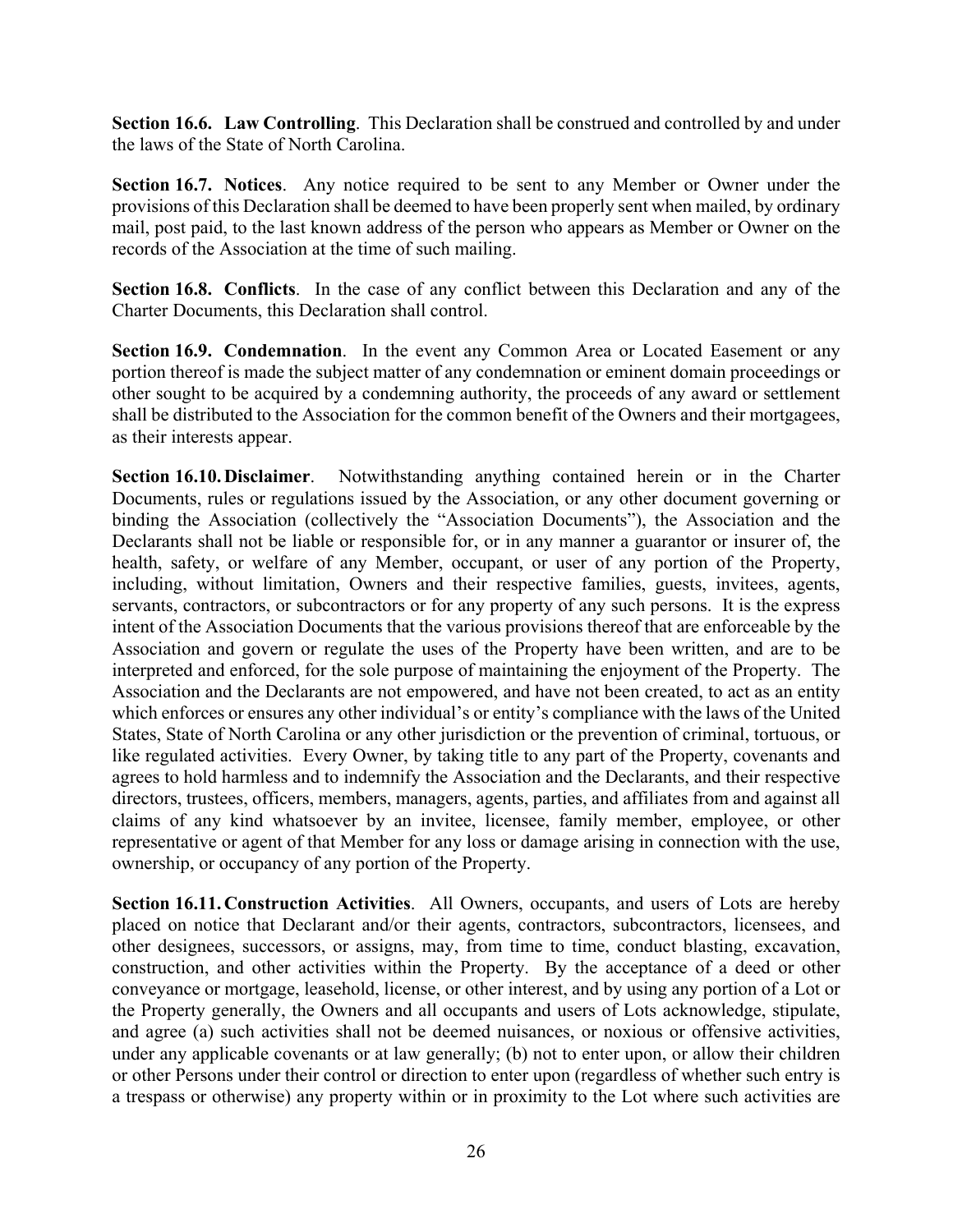being conducted (even if not being actively conducted at the time of entry, such as at night or otherwise during non-working hours); (c) that Declarants and all of their agents, contractors, subcontractors, licensees, and other designees, successors, and assigns, shall not be liable but, rather, shall be held harmless for any and all losses, damages (compensatory, consequential, punitive, or otherwise), injuries, or deaths arising from or relating to the aforesaid activities; (d) that any purchase or use of any portion of a Lot has been and will be made with full knowledge of the foregoing; and (e) this acknowledgment and agreement is a material inducement to Declarants to sell, convey, lease, and/or allow the use of Lots within the Property.

**Section 16.12. No Liability for Third Party Acts**. Owners and occupants of Lots, and their respective guests and invitees, are responsible for their own personal safety and for their property. The Association may, but is not obligated to, maintain or support certain activities within the Property which promote or enhance safety or security within the Property. However, the Association and Declarants shall not in any way be considered insurers or guarantors of safety or security within the Property, nor shall they be held liable for any loss or damage by reason of failure to provide adequate security or ineffectiveness of security measures undertaken.

No representation or warranty is made that any systems or measures, including fire protection, burglar alarm, or other security monitoring systems, or any mechanism or system for limiting access to the Property cannot be compromised or circumvented, nor that any such systems or measures undertaken will in all cases prevent loss or provide the detection or protection for which the system is designed or intended. Each Owner acknowledges, understands, and shall be responsible for informing its tenants and all occupants of such Owner's Lot that the Association, the Board and its committees and Declarants are not insurers or guarantors of security or safety and that each Person within the Property assumes all risks of personal injury and loss or damage to property, including Lots and the contents of Lots, resulting from acts of third parties.

**Section 16.13. Assignment**. Declarants may assign its rights hereunder (either in their entirety, or with respect to a portion of the Property) by a written instrument recorded in the Registry that complies with the Act.

**Section 16.14. No Exemption**. No Owner shall become exempt from the coverage hereof or obligations imposed hereby (including, without limitation, the obligation to pay Assessments) by non-use of such Owner's Lot or the Common Areas.

**Section 16.15. Changes to Master Plan for the Property**. Nothing contained herein shall be deemed to incorporate, by reference or otherwise, any plans or proposals promulgated by Declarant with respect to the Property, and Declarants reserve the right to change any master plans for the Property at any time and from time to time as Declarants may determine to be necessary based upon Declarants' continuing research and design program and/or market conditions and Declarants' plans for the Property shall not bind Declarants or its successors and assigns to adhere to such plans in the development of the Property or any part thereof.

**Section 16.16. Asserting Certain Claims**. Notwithstanding any other provision in this Declaration or Charter Documents, in no event shall the Association assert a claim against, or institute any legal proceeding against, the Declarants, nor shall the Association file any complaint with any governmental agency or authority which has regulatory or judicial authority over South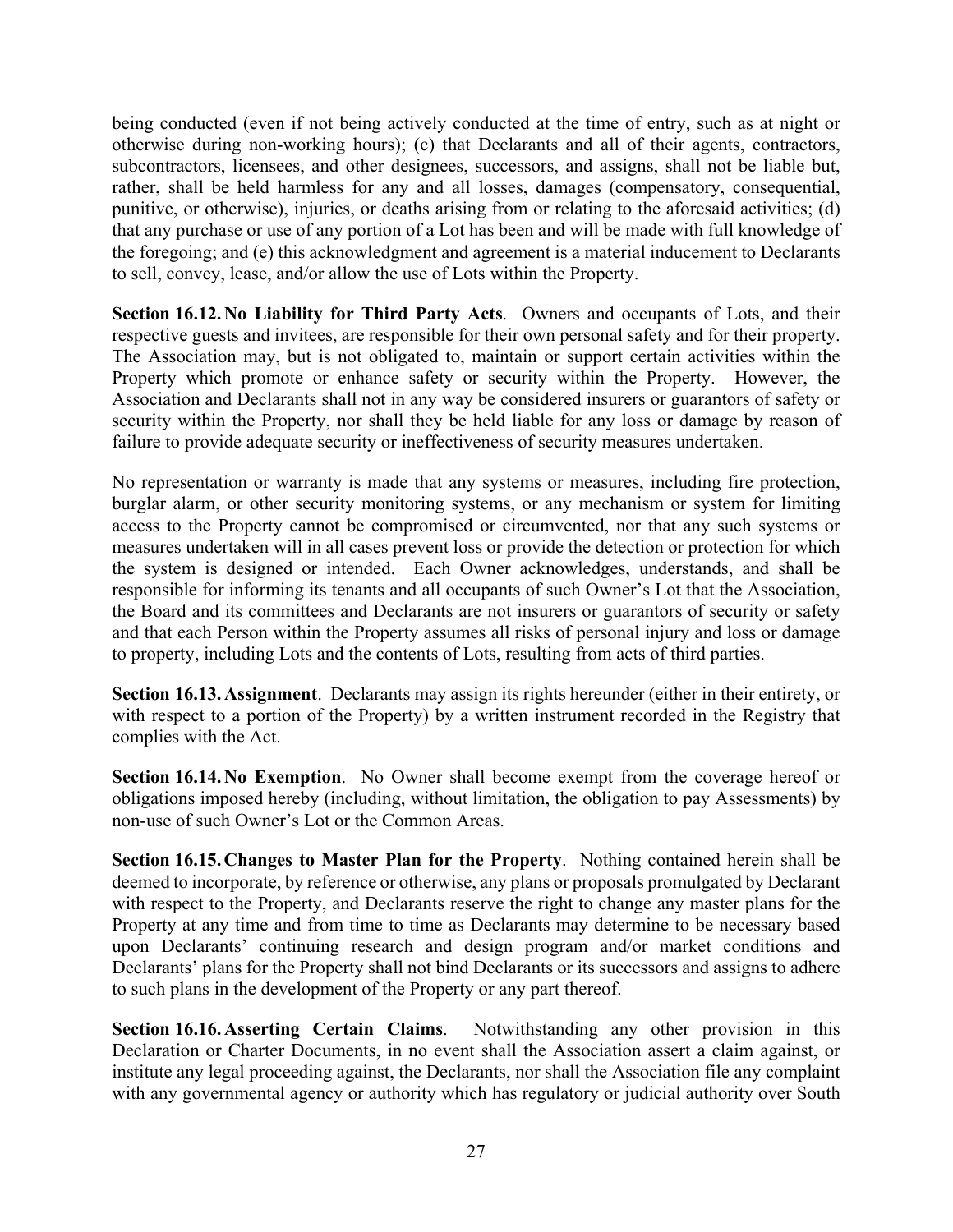Point on account of any alleged act or omission of the Declarants, unless the asserting of such claim, the instituting of such legal proceeding or the filing of such complaint shall be approved in writing by the Owners of no less than seventy-five percent (75%) of the Lots prior to the date any such claim is asserted, legal proceeding instituted or complaint filed, as the case may be. In the event that such claim is asserted, legal proceeding instituted or complaint filed without the approval of the Owners of the Lots that is herein required, then the Declarants shall have the right to require the claim, legal proceeding or complaint be dismissed. No amendment to this Section 16.16 shall be effective unless such amendment is approved in writing by the Declarants.

### **ARTICLE 17 MORTGAGEE PROTECTIONS**

**17.1 General Provisions**. This Article 17 establishes certain standards and covenants for the benefit of Mortgagees. This Article 17 is supplemental to, and not in substitution for, any other provisions of the Charter Documents, but in the event of any conflict between the provisions of the Charter Documents and the provisions of this Article 17, the provisions of this Article 17 shall control.

**17.2 Percentage of Mortgagees**. Wherever in the Charter Documents the approval or consent of a specified percentage of Mortgagees is required, it shall mean the approval or consent of Mortgagees holding Mortgages on Lots which have allocated to them that specified percentage of votes in the Association, as compared to the total votes in the Association allocated to all Lots then subject to Mortgages held by Mortgagees.

**17.3 Rights to Examine Books and Records**. Any Mortgagee, and any insurer or guarantor of a loan secured by a Mortgage, shall have the right to examine, during normal business hours and upon reasonable notice, the books and records of the Association, including copies of the Charter Documents, as amended, and the financial statements of the Association, and to be furnished, upon written request, at least one copy of the annual financial statement and report of the Association, such annual statement and report to be furnished within ninety (90) days following the end of each fiscal year. If any Mortgagee requests, and agrees to pay the cost of the audit, the financial statement shall be audited by an independent certified public accountant.

**17.4 Mortgagee's Rights to Notice**. Any Mortgagee (including, for purposes of this Section 17.4, any insurer or guarantor of a loan secured by a Mortgage that has notified the Association in writing of its name and address, and that it insures or guarantees a Mortgage) shall have the right to receive from the Association prompt written notice of the following:

- (a) Default under any of the terms and provisions of the Charter Documents by any Owner owning a Lot encumbered by a Mortgage held, insured, or guaranteed by such Mortgagee, which default remains uncured for a period of sixty (60) days.
- (b) Any loss or damage to or condemnation or taking of the Common Areas or any loss or damage to or condemnation or taking of a Lot encumbered by a mortgage held, insured or guaranteed by such Mortgagee.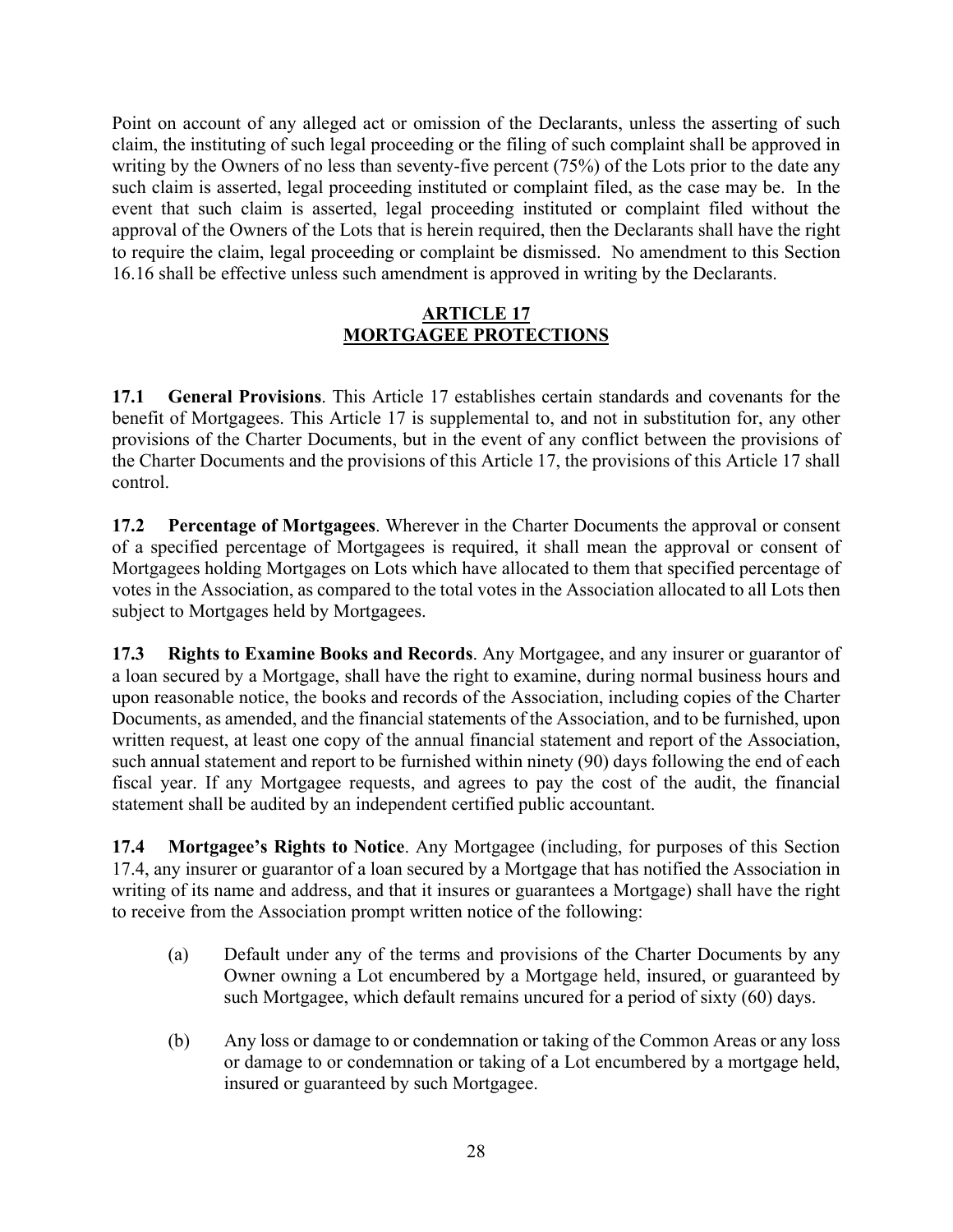(c) Any lapse, cancellation, or material modification of any insurance policy or fidelity bond maintained by the Association.

**17.5 Consent and Notice Required**. Notwithstanding any other provision of this Declaration or the Charter Documents, no amendment of any material provision of the Charter Documents described in this Section 17.5 shall be effective without notice to all Mortgagees, the vote of at least sixty-seven percent (67%) of the Owners (or any greater percentage required by the terms of the Charter Documents), and the approval of at least fifty-one percent (51%) of the Mortgagees (or any greater percentage required by the terms of the Charter Documents). A change to any of the following items will be considered material:

- (a) Voting rights.
- (b) Increases in assessments that raise the previously assessed amount by more than twenty-five percent (25%), assessment liens, or the priority of assessment liens.
- (c) Reductions in reserves for maintenance, repair, and replacement of the Common Areas.
- (d) Responsibility for maintenance and repairs of the Townhomes, the Located Easements, or the Common Areas.
- (e) The requirements for insurance and fidelity bonds.
- (f) The imposition of any restrictions on the leasing of a Townhome.
- (g) The imposition of any restrictions on an Owner's right to sell or transfer his Lot or Townhome.
- (h) The restoration or repair of the Property after casualty damage or partial condemnation in a manner other than that specified in the Charter Documents.
- (i) Any provision that expressly benefits the Mortgagees.

**17.6 Other Mortgagee Rights**. Notwithstanding any other provision of this Declaration or the Bylaws, the Association may not change the period for collection of regularly budgeted Annual Assessments to other than monthly without the consent of all Mortgagees. Any representative of a Mortgagee may attend and address any meeting that an Owner may attend.

**17.7 Enforcement**. The provisions of this Article 17 are for the benefit of all Mortgagees and their successors, and may be enforced by any of them by any available means.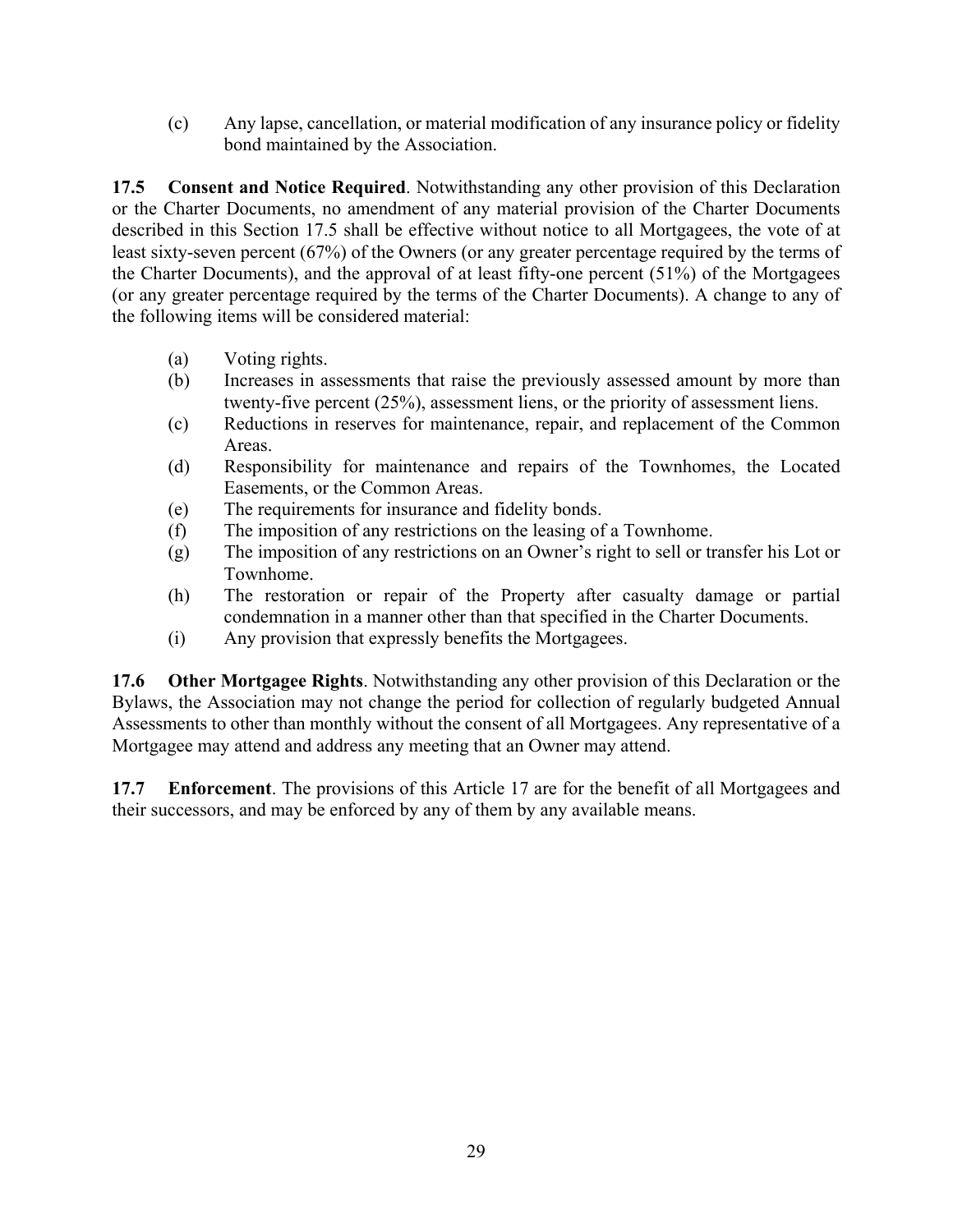IN WITNESS WHEREOF, the undersigned have caused this instrument to be duly executed this day of  $\qquad \qquad$ , 2022.

> **HC Davidson Bay, LLC,**  a North Carolina limited liability company

By:

J. Bart Hopper, Manager

#### STATE OF NORTH CAROLINA

COUNTY OF

I, **I**, **Example 2.1** a Notary Public for said County and State, do hereby certify that J. Bart Hopper as Manager of HC Davidson Bay, LLC, a North Carolina limited liability company, being personally known to me, personally appeared before me this day and acknowledged the voluntary due execution of the foregoing instrument by him for the purposes stated therein.

Witness my hand and Notarial stamp or seal, this day of 3022.

 $\overline{a}$ 

Notary Public

My commission expires: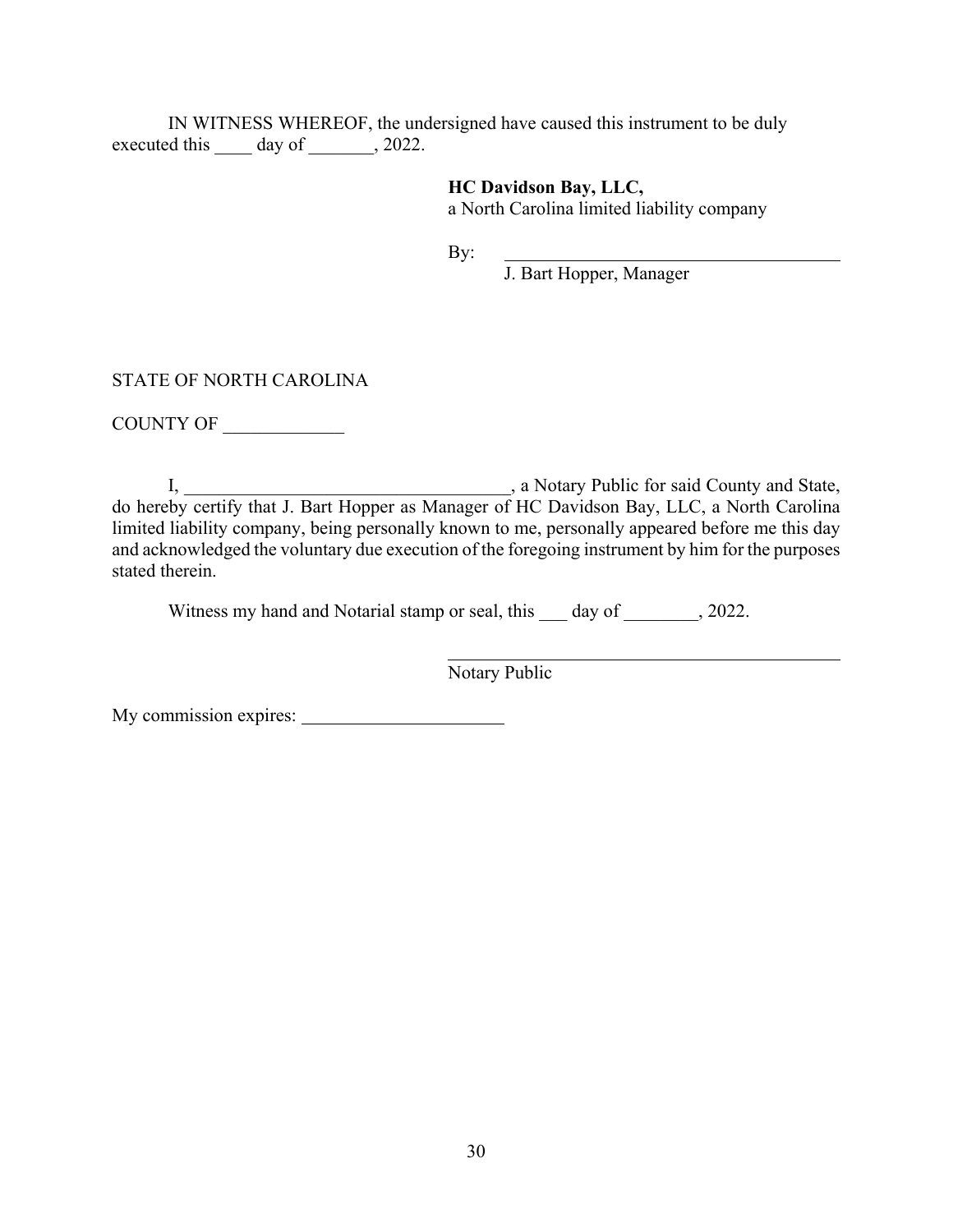### **HC Davidson Walk, LLC,**

a North Carolina limited liability company

By:

J. Bart Hopper, Manager

#### STATE OF NORTH CAROLINA

COUNTY OF \_\_\_\_\_\_\_\_\_\_\_\_\_

I, **I**, **Example 2.1** a Notary Public for said County and State, do hereby certify that J. Bart Hopper as Manager of HC Davidson Walk, LLC, a North Carolina limited liability company, being personally known to me, personally appeared before me this day and acknowledged the voluntary due execution of the foregoing instrument by him for the purposes stated therein.

Witness my hand and Notarial stamp or seal, this day of , 2022.

 $\overline{a}$ 

Notary Public

My commission expires: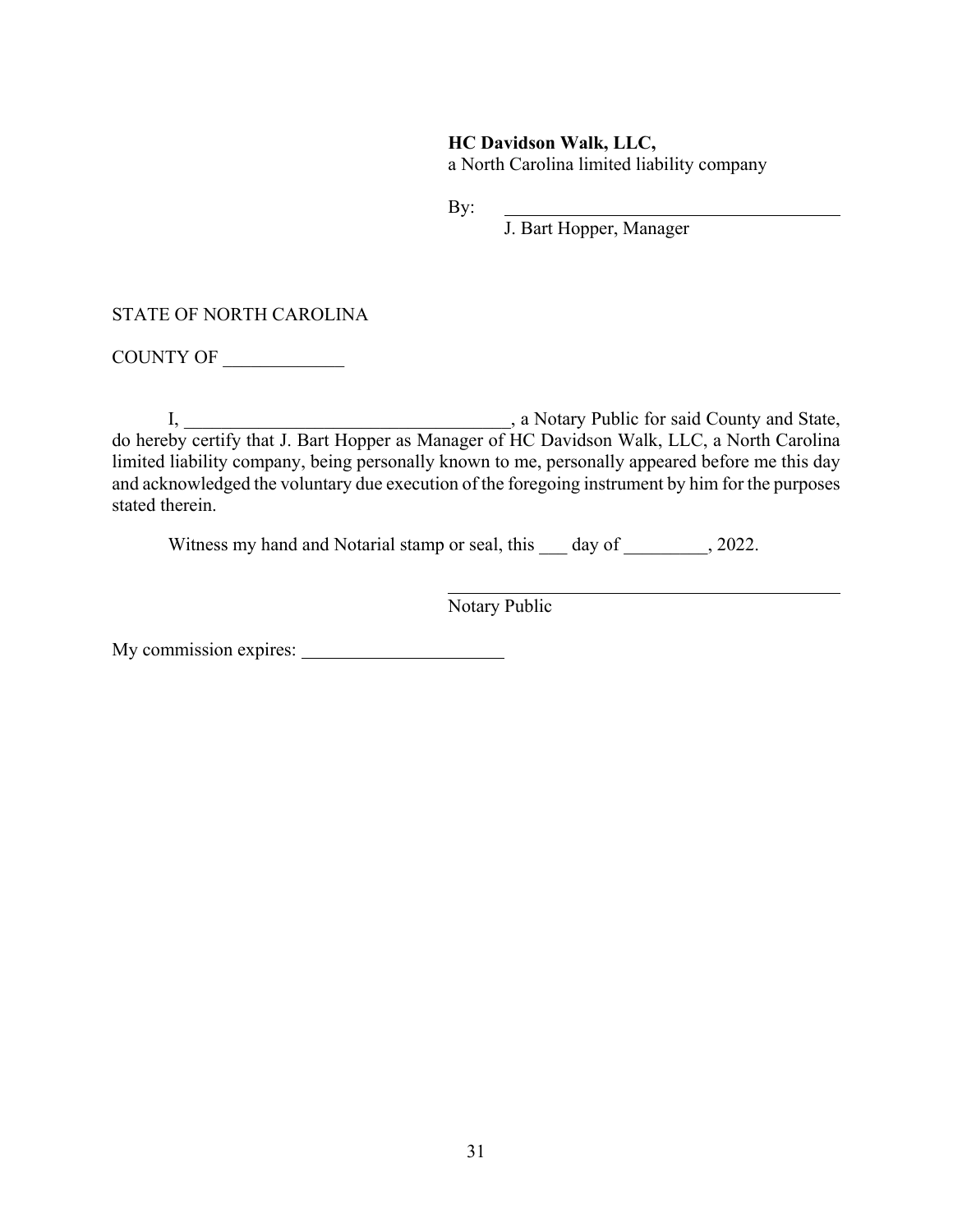### **EXHIBIT A**

### PROPERTY

Lying and being situate in the Town of Davidson, Mecklenburg County, North Carolina, and being more particularly described as follows:

Metes and Bounds description:

All that certain parcel of land, situated, lying and being in the Town of Davidson, Mecklenburg County, State of North Carolina, and more particularly described as follows:

Beginning at a found rebar (POINT OF BEGINNING) at the point of intersection of the Westerly margin of Beaty Street (SR #2661 existing 80' Public Right of Way) and the Northerly margin of Armour Street (existing 60' Public Right of Way) as shown on an unrecorded Record Plat titled Davidson Bay Senior Development, drawn by Yarbrough-Williams & Houle; dated 12/17/18, thence with the margin of Armour Street (existing 60' Public Right of Way) N 58-58- 55 W 152.87' to a found rebar, thence N 60-15-10 W 92.98' to a found rebar, thence N 64-03-30 W 100.09' to a point of intersection of the Northern margin of Armour Street (existing 60' Public Right of Way) and the Easterly margin of Naples Drive (existing 50' Public Right of Way), thence with the Eastern margin of Naples Drive (existing 50' Public Right of Way), with the arc of a curve to the right having a radius of 10.00' an arc length of 13.77' (subtended by chord N 24-36-48 W 12.71') To a point, thence with the arc of a curve to the left having a radius of 218.00' an arc length of 43.04' (subtended by chord N 09-10-33 E 42.97') thence N 03-31-13 E 328.55' to a point on the Southerly line of a Common Open Space as recorded in Map Book 62, page 358, titled Davidson Bay Phase 2 Map 6 Revision as recorded in the Mecklenburg County Register of Deeds, thence with the Southerly line of the Common Open Space for 5 calls and distances to points; 1) S 76-16-40 E 152.08', 2) S 55-21-05 E 219.29', 3) S 63-44-49 E 105.18', 4) S 80-32-18 E 145.96', 5) S 45-02-16 E 112.58' to a point on the Westerly margin of Beaty Street (SR #2661 existing 80' Public Right of Way), thence with the Westerly margin of Beaty Street (SR #2661 existing 80' Public Right of Way) S 44-53-57 W 2.52', thence with the arc of a curve to the right having a radius of 677.91' an arc length of 179.25' (subtended by chord S 52-28-24 W 178.73') to a point, thence S 59-52-51 W 257.31' to the POINT AND PLACE OF BEGINNING.

Being 4.737 acres.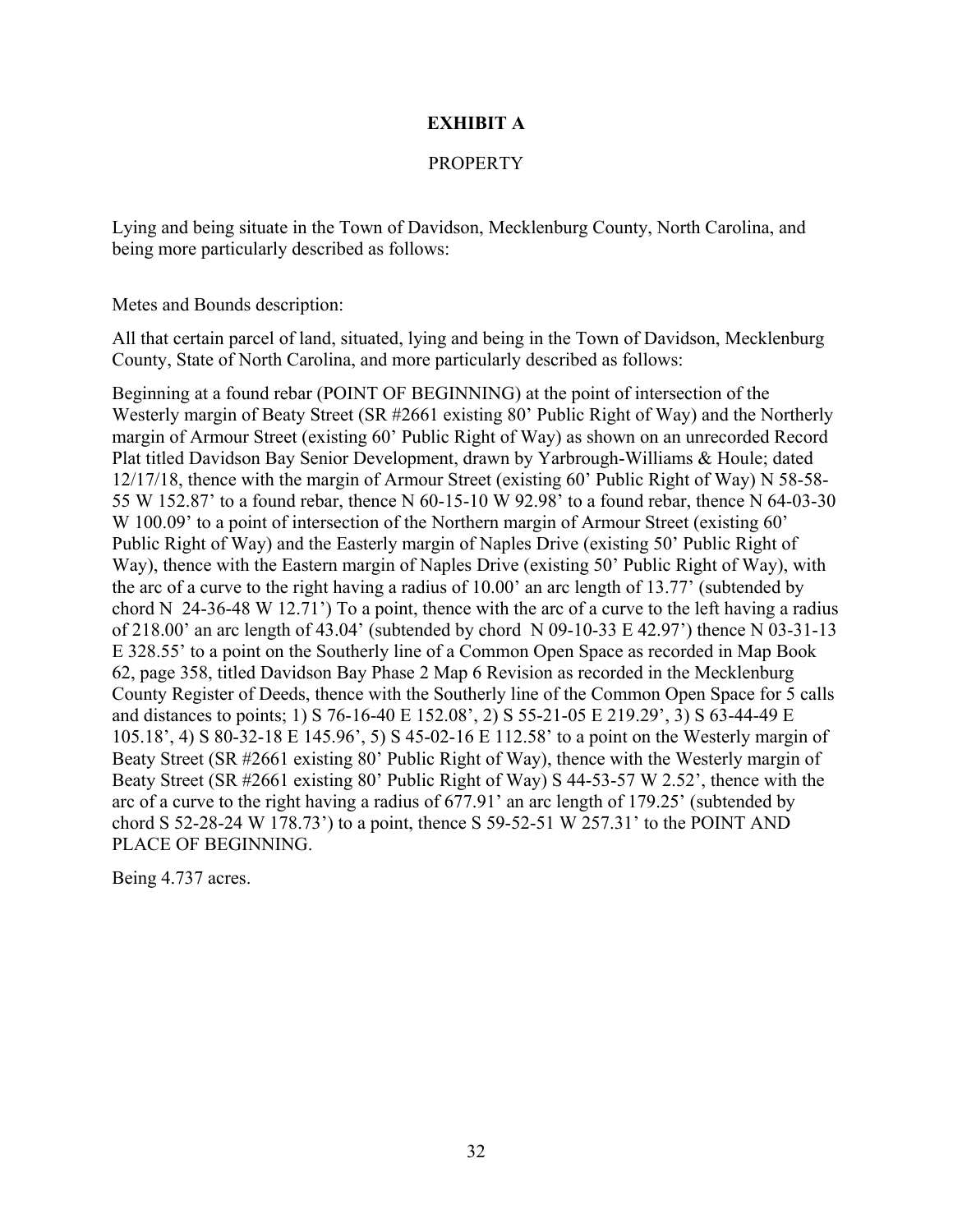# **EXHIBIT B**

# ADDITIONAL PROPERTY

All property adjoining that property described on the preceding Exhibit A.